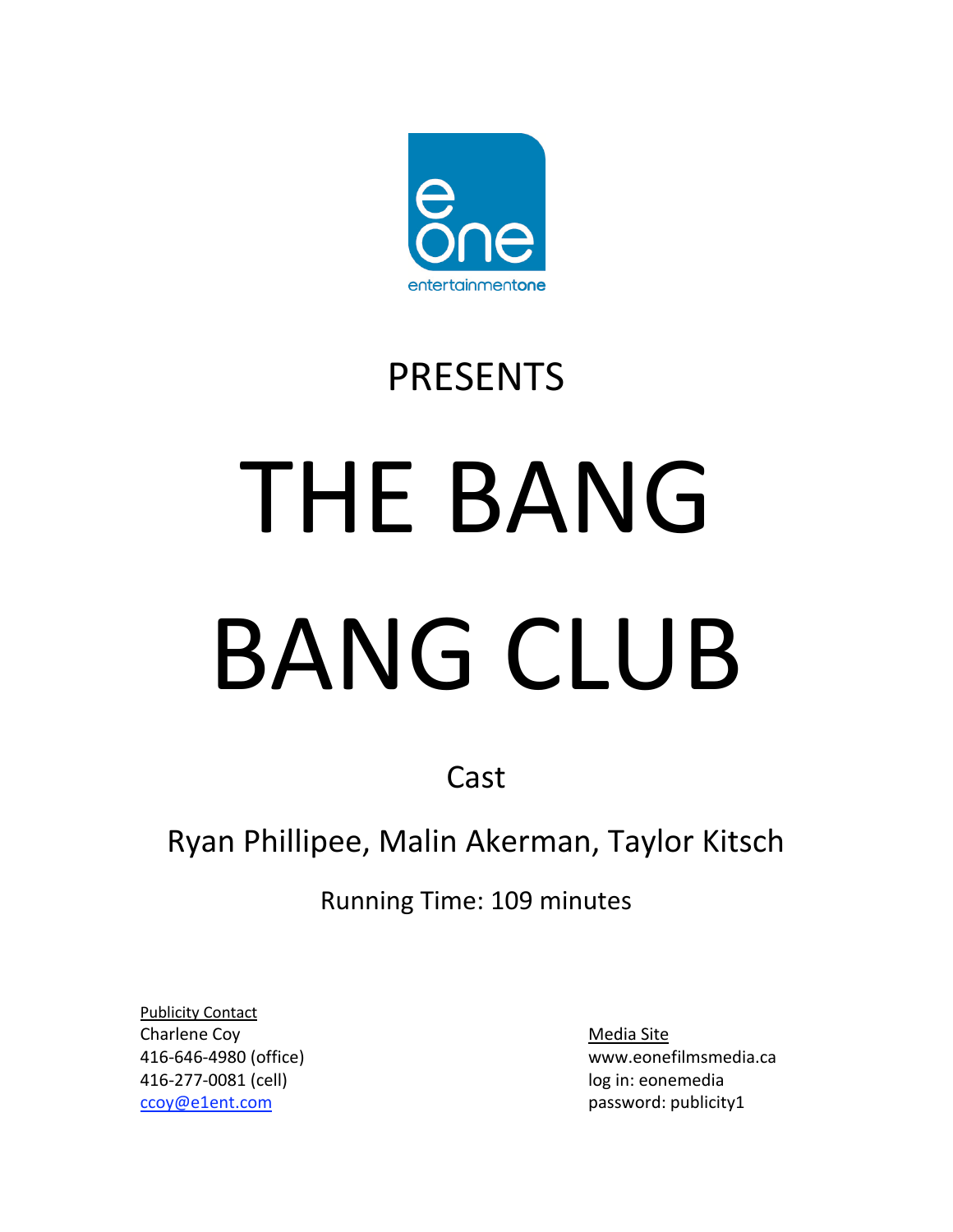#### **THE SHOTS SEEN ROUND THE WORLD**

Before the world knew who Kevin Carter, Greg Marinovich, Ken Oosterbroek and Joao Silva were, everyone knew their photographs. Before the world truly understood the horror of apartheid, its violence had been exposed by the work of these extraordinary young men. On September 15<sup>th</sup>, 1990, Marinovich took a series of photographs for *Associated Press* which included the image of an ANC supporter hacking at a burning man. (Inhlazane, Soweto, Sept 15, 1990). The photograph won Marinovich a Pultizer prize. And then, in May, 1994, Carter won the Pulitzer for a picture first published in *The New York Times* of a starving Sudanese girl who collapsed on her way to a feeding center while a vulture stalked her nearby. But on April 18, 1994, nine days before South African first democratic elections, the Bang Bang Club were covering the violence in Thokoza township when Oosterbroek was killed in the crossfire between hostel dwellers and a South African peacekeeping force. Marinovich was wounded that same day., Two months later, in July, Carter took his own life.

!I am depressed ... without phone ... money for rent ... money for child support ... money for debts ... money!!! ... I am haunted by the vivid memories of killings and corpses and anger and pain ... of starving or wounded children, of trigger‐ happy madmen, often police, of killer executioners...I have gone to join Ken if I am that lucky**."‐‐ from Kevin Carter's suicide note.**

#### **SYNOPSIS**

The Bang Bang Club was the name given to four young photographers: Greg Marinovich (Ryan Phillippe), Kevin Carter (Taylor Kitsch), Ken Oosterbroek (Frank Rautenbach) and Joao Silva (Neels Van Jaarsveld), whose photographs captured the final bloody days of white rule in South Africa. The film tells the remarkable and sometimes harrowing story of these young men - and the extraordinary extremes they went to in order to capture their pictures. Robin (Malin Akerman) is their photo‐editor, who looked out for them, protected them and made sure their photographs were seen across the world.

Based on the book by Marinovich and Silva, *The Bang Bang Club* tells the true story of these four young men, recounting their relationships with each other and the stresses, tensions and moral dilemmas of working in situations of extreme violence, pain and suffering. It is also the story of the final demise of apartheid and the birth of a new South Africa.

\* \* \*

#### **PRODUCTION NOTES**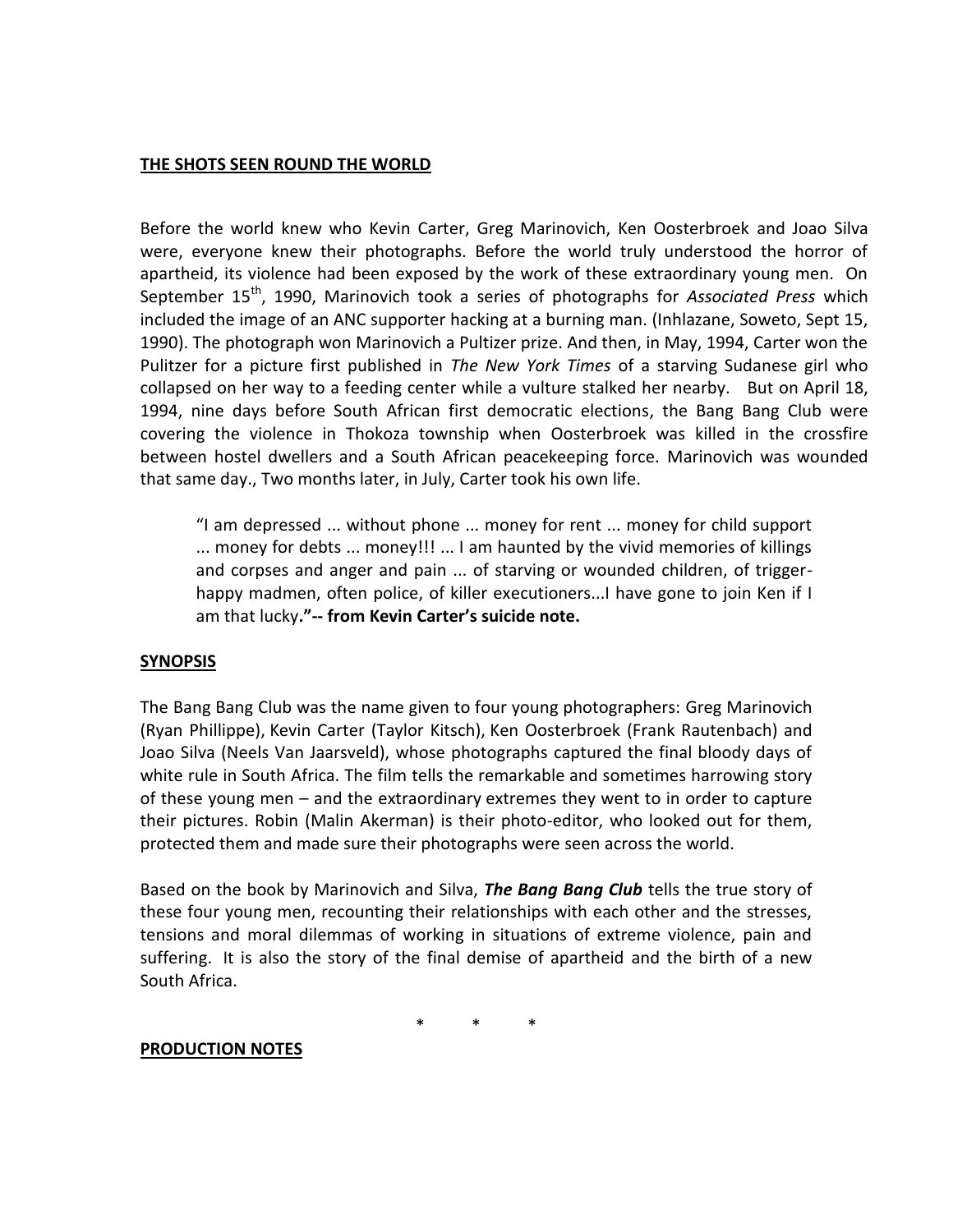Written and directed by Steven Silver, The Bang Bang Club is a Canada/South Africa coproduction from producer Daniel Iron of Foundry Films Inc. and Lance Samuels and Adam Friedlander of Out Of Africa Inc. and distributed worldwide by E1 Entertainment. It was shot in and around Johannesburg, South Africa.

Steven Silver is an award-winning writer/director whose credits include such acclaimed documentary titles as The Last Just Man, Diameter of the Bomb, and the animated documentary television series, "The Dark Years." He was the executive producer of the dramatic feature Shake Hands with the Devil and has won over 30 international awards including an Emmy®, a Writers Guild Award and multiple Gemini and Audience Awards at film and television festivals around the world.

#### "I think they shone a light on a war in which over 20,000 died in four years. If they hadn't taken those pictures, the world would never of known of the terrible price that was paid in what was apartheid's last battle" --Writer/director Steven Silver

Almost a decade ago, Steven Silver had been approached with the idea of making a film based on a 1994 TIME Magazine article entitled The Life and Death of Kevin Carter, the 33-year-old South African photojournalist who had become internationally known for his Pulitzer-prize winning photo of a vulture coolly eveing an emaciated Sudanese child, and then, a year later, killed himself. "It was an intriguing story," said Silver. "I was in South Africa at the time, shooting another film, and I looked up Greg Marinovich and Joao Silva and we met. They talked to me about how this wasn't just a story about Kevin, but a story about four young men who had banded together in the beginning out of safety, and then after a period of time they had developed a reputation as these remarkable photographers, eventually nicknamed 'The Bang Bang Club.' It sounded like a great film and that it was true was an added bonus." Silver optioned the rights to their life story a couple of years before the publishing of The Bang-Bang Club: Snapshots from a Hidden War, co-written by Marinovich and Silva.

As a student in Johannesburg, Silver had been caught up in the liberation movement in South Africa, working first for the student movement and then for the United Democratic Front (UDF) which was the African National Congress' (ANC) legal wing. "Because I lived through the events of this film and because it was part of my own coming-of-age, I have a deep-rooted connection to this place and its history.

"That's what makes this an unusual story for these four young men," Silver affirmed. "I could identify with their rite of passage and many of the issues they were struggling with: what did they owe to this place they were born into and to what extent should they put themselves in harm's way, given what was happening at that time."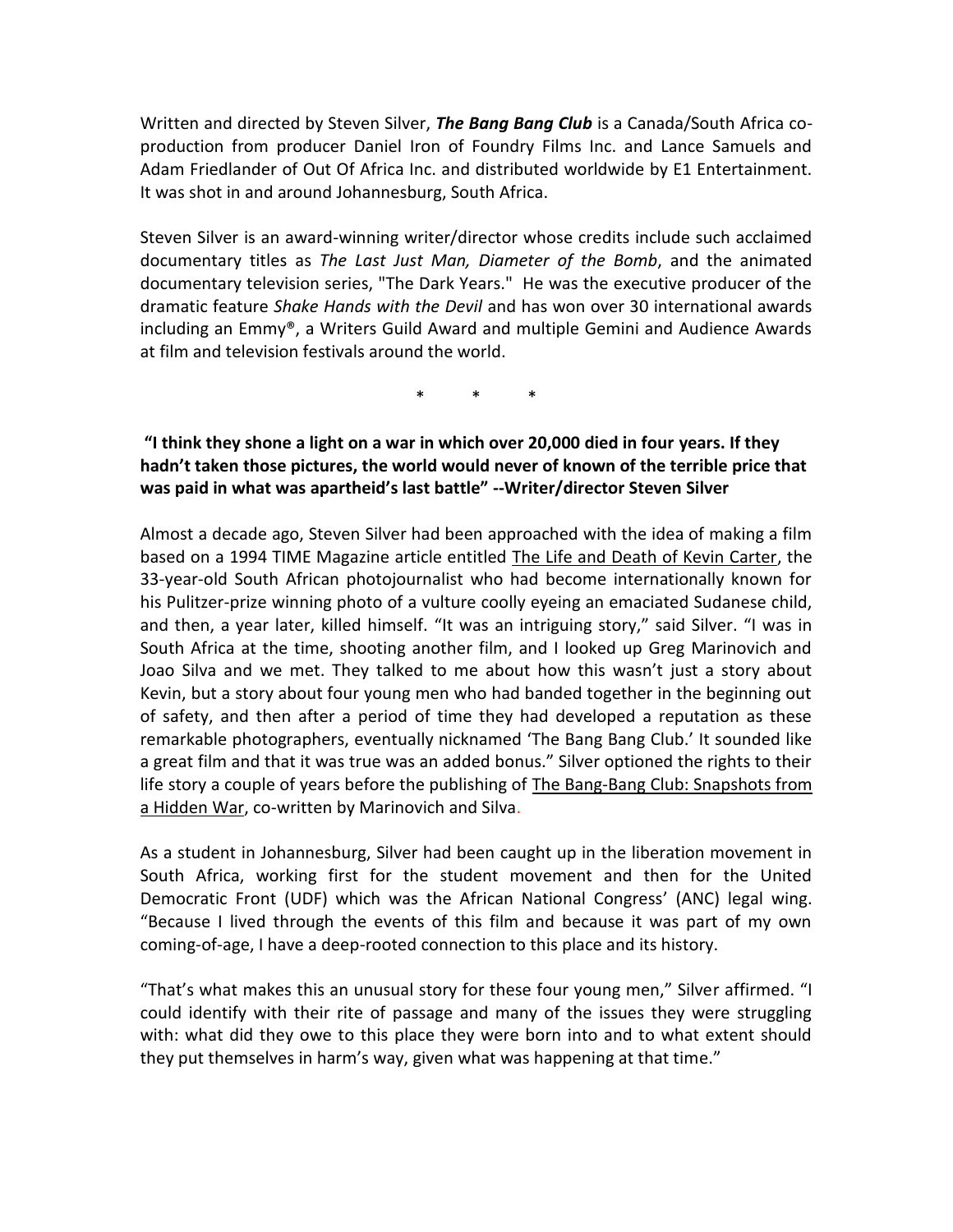After Mandela's release in 1990, it felt like paradise had arrived in South Africa," Silver remembered. "It was a moment of magnificent celebration. Within 10 months of his release, you had the first signs of this strange violence that began to seep into the streets of South Africa's townships. At first, no one quite knew where it was coming from and no one quite knew who was behind the violence. A car would spray machine gun fire at a line of people standing at a taxi rank or there would be midnight massacres. Then there was this strange war between people living in the migrant worker hostels and the residents. While there had been tension between those two communities in the past, no one knew why suddenly it had flared up."

Silver sees The Bang Bang Club as a coming-of-age story for these four young men who were in the early stages of adulthood, navigating that rite of passage through perilous waters. "They were learning the rules of a game that was taking place in a very dangerous time," he continued. "People noticed that the more the negotiations between Mandela and the Apartheid government succeeded, the more the violence would increase. Someone mapped the spikes in the violence to significant breakthroughs in the negotiation process. And then people started talking about a third force, a group of people who were actually orchestrating this violence. Why was it that rifles and machine guns were finding their way into the townships? Suddenly people were being well armed with the kind of weaponry found in the South African Defense Force. Of course, later it was all confirmed that the violence was being fermented and orchestrated by certain parts of South Africa's government in an attempt to weaken the ANC at the negotiating table. But back then these four young photographers walk bang into the middle of this brutal conflict."

Silver says that, "These photographers were quite modest about what they think they've achieved. But the truth is they did not have to do what they did. They could have shot boxing matches and beauty pageants. They were brave and courageous. But also, I think, for them, it was fun. It was an adrenalin filled, roller coaster ride and they loved it. At least until they didn't. I don't think they see what they did as noble. While in the end, what they did was important and brave, I think for them most of the time, it was a rush"

Executive Producer, and long-time champion of the project, Neil Tabatznik, has an extended history with Silver and recalls the evolution of the film. "In 2001, Steven brought me this idea to do a movie about the Bang Bang Club. The initial attraction was the Kevin Carter story, how Kevin was totally freaked out by the impact of his photo of the Sudanese infant and how divorced from reality he'd become by what he had been doing. The script has evolved since that point and Greg Marinovich is now the central character. And with Steven being a documentary director who has won every award under the sun - I put up the seed money." Working from the source materials of the TIME Magazine article on Kevin Carter, and the book, which had more to do with Marinovich and Silva, Tabatznik declared that Silver was the best person to write this script. "He's got the feel for being South African, he's got the history, and he's has what it takes to make a movie of international relevance."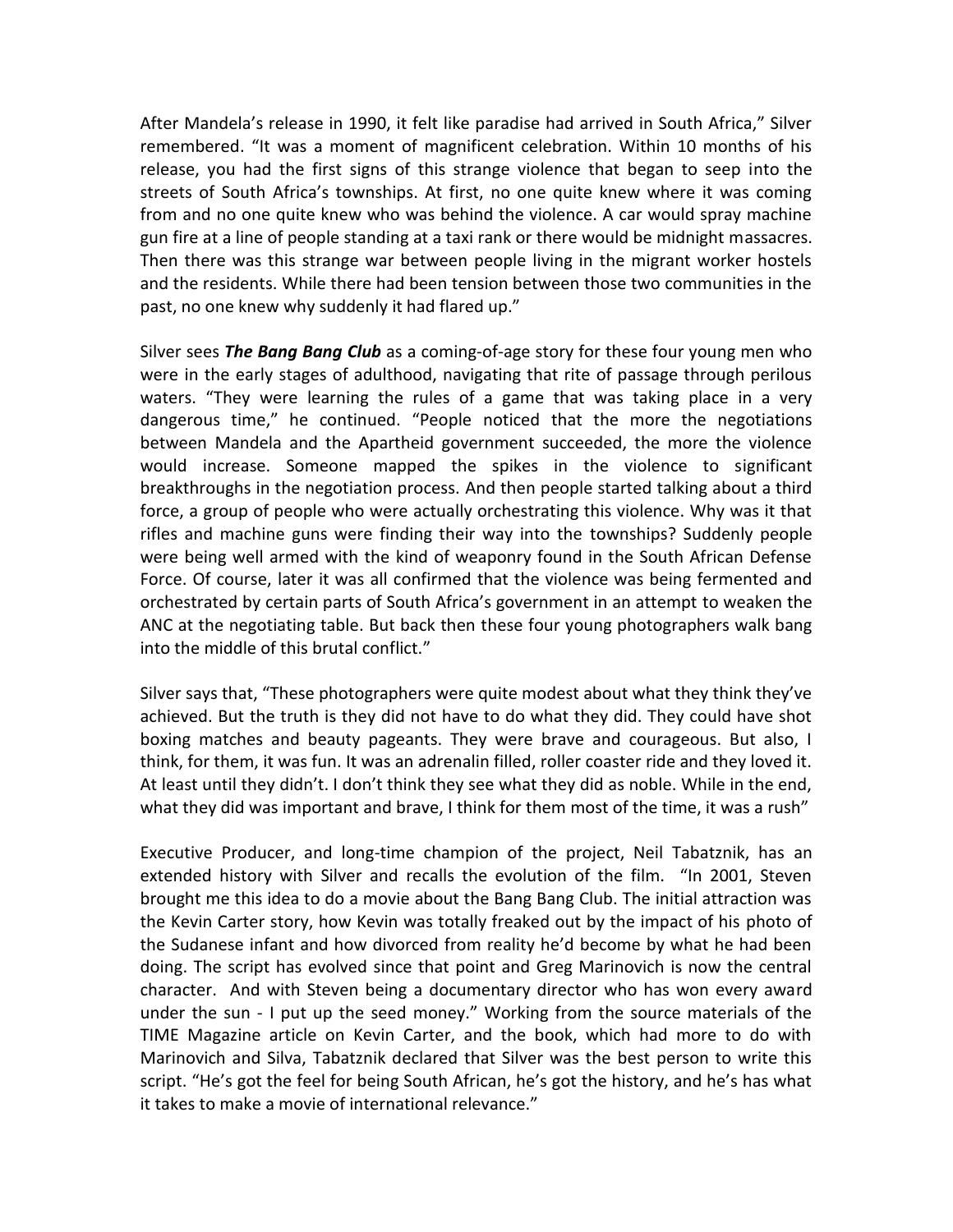It has been a long road from inception to principal photography, full of stops and starts, but underlying every set back has been a monumental reward. Tabatznik, originally from South Africa, but emigrated in the 70s, long before the events which take place in the film. is completely satisfied with the end result of this journey. "The actors are extraordinary, the script is extraordinary and it's guided by Steve who has been carrying this vision for at least eight years," he said. "Steve has done justice to the book, the period and the story."

With an early script in hand, Tabatznik and Silver took the project to Laszlo Barna, then president of Barna-Alper Productions, who came on as an executive producer. At the time, Daniel Iron of Canada-based Foundry Films was consulting for the film, but ultimately joined the team as a full producer.

In additional to the fact that Iron was interested in working with Silver as a director, he saw that there was something inherently cinematic about the material. "This is a rare quality," Iron pointed out. "On the one hand, it's an action movie and incredibly entertaining, but on the other, it asks some interesting questions of mediation of image and moral ambiguity. At the same time, it tells a story through these photographs that is really important. I remember some of these photos from the time, while living in Canada. I was horrified and shocked. It was these photos that brought this story to me thousands of miles away. I realized back then the impact of these photos was so great, and then reading the story about how morally complex it was to get these photos, there's a depth here, many other layers, yes there is definitely material to explore."

"The discomfort in what we were shooting adds depth to this," Iron continued. "You could see the scars coming to the fore from the people in the townships. But they did embrace our presence there, which was quite heartening. To shoot this movie callously and not understand that you are dealing with some of the people who lived through those situations, that you are dredging up horrific memories for them, is really upsetting, especially in service of our film. It helps the film, for all of us, to be in those situations and understand the ethics of what we are doing as a way to get into the actual movie itself."

Adam Friedlander, along with Lance Samuels, both the producers behind Out of Africa Productions, made up the South African component of this co-production. "I was young at the time these events were all happening," noted Friedlander. "And even I had no idea this was taking place. The story was well hidden even within Africa. We didn't realize what was happening between the IFP (Inkata Freedom Party) and ANC, and the extent of the police involvement. What these photographers showed the world was incredible."

During filming, Friedlander was grateful to have both Marinovich and Silva on set. "Having conversations with them and the information we have gathered was mind-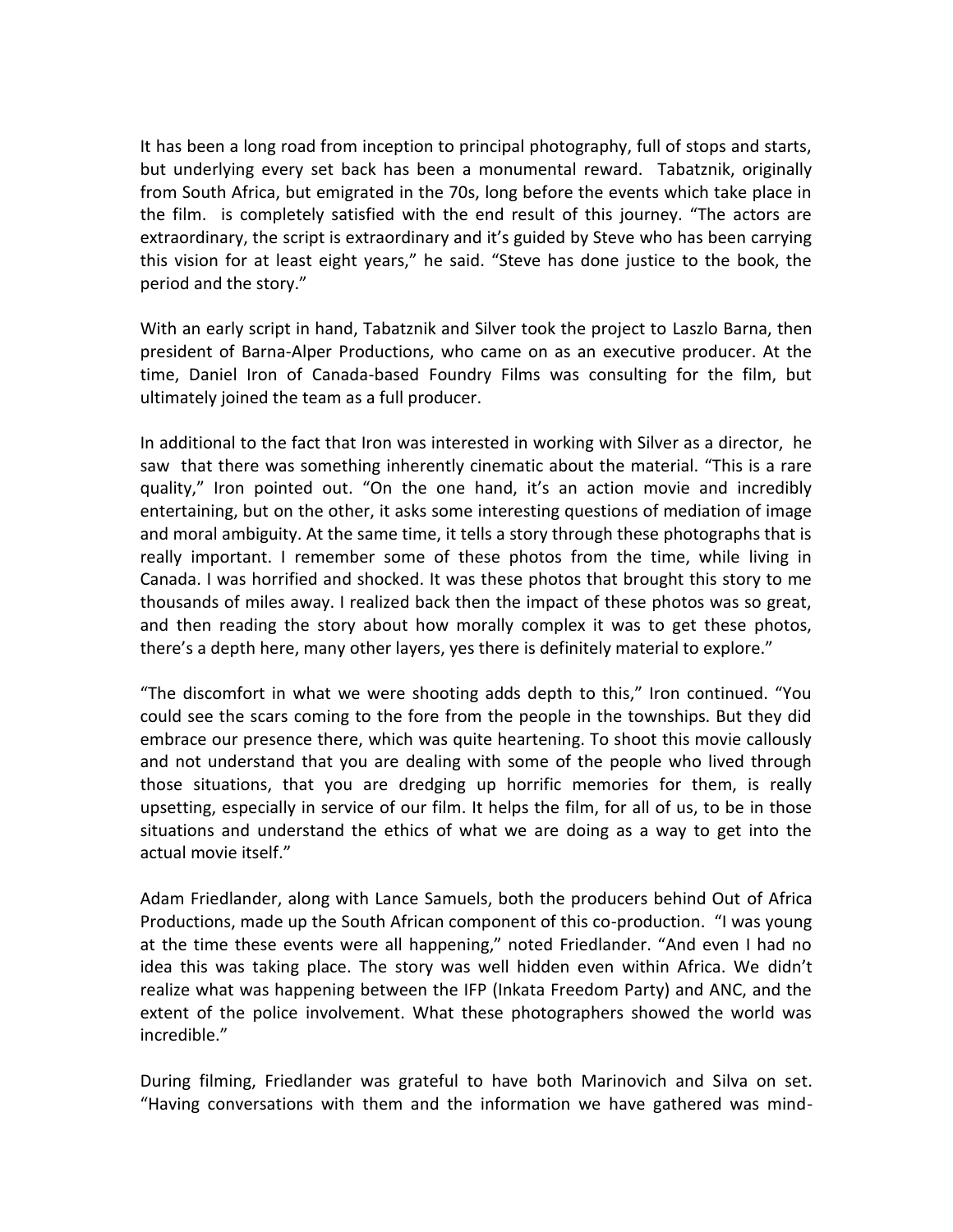blowing. And when it came time to film in the townships, it's been amazing because there are people there now who lived through the majority of what happened then and you could see the emotion. We were trying to a job, but at the same time, it was heartwrenching."

#### FROM GREG MARINOVICH AND JOAO SILVA THEMSELVES

#### "I always try to keep in mind that to get those pictures of drama and mayhem, somebody has had a very bad day." - Joao Silva

Greg Marinovich and Joao Silva, the two surviving photographers at the centre of this story, and the authors of the book, The Bang-Bang Club: Snapshots from a Hidden War, spent a great deal of time on set during principal photography. They both spoke at length about their experiences in the early 90s.

"It was a civil war that our country was descending into and we wanted to document it, but we didn't want to document politicians' speeches. We wanted to see how it affected people on the ground. I'd had a brief foray in '89 when there was like a kind of proxy war in Katlehong, the Taxi War. In 1990, I didn't go immediately. I think two or three weeks past, if not longer, and I was trying to ignore it. And that's when I went into Soweto. I had to document this part of Apartheid though I really wasn't into doing the violence. I didn't like the violence at all; I was very scared." -- Greg Marinovich

"I had just arrived in Alexandra [on the outskirts of Johannesburg]. I was working for Reuters as a freelancer sending them pictures as I found them. I'd parked my motorcycle and was heading towards the hostel, and Graham Williams, an African staffer for Reuters, came walking, accompanied by another guy, who turned out to be Greg. I got introduced to Greg and from then on we pretty much struck up a friendship. Greg was so approachable, and instantly friendly and helpful. Ken, I met out in the field and he barely took notice of me the first time we met because Ken was the big star, but we also struck up a friendship. With Ken it was his persona. He embodied the image of the photojournalist. I knew of the man and all his accomplishments. And I met Kevin through Ken. With Kevin, it was his spirit. You know, Kevin was amazing - manic in many ways and very engaging. He was either very high or very low, but when he was high it was amazing. He had energy for everything.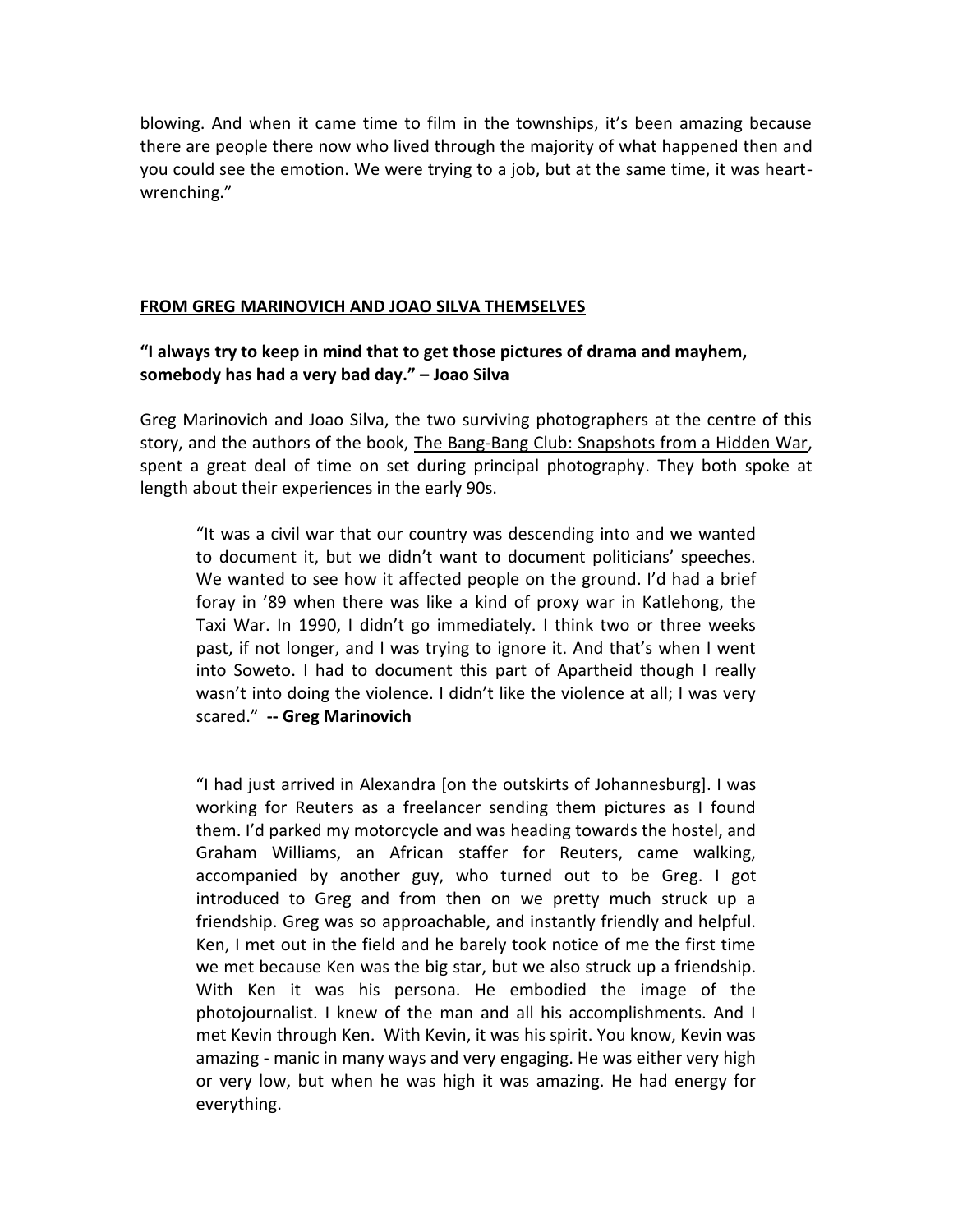We all happened to have a passion for the same thing, so you know those friendships just grew and they also grew outside of work. It was just cruising out there, it was also a social life outside of the work environment." -- Joao Silva

The first time I witnessed a killing through photography was the first time I'd witnessed a killing, period. The whole morning I'd been cleaning up my late mum's furniture and restoring it. I kept listening to the news and eventually I thought, I've got to do this. I got into the car and I went to Nancefield [Hostel]. I can't remember specifically if the news said there was fighting in that area, or if I just followed the major routes until I saw activity. I stopped on the bridge and could see, on the ANC-supporting side, several journalists with the comrades, and then right down below the bridge alongside the railway line, there were Inkatha with red headbands and the spears and all the equipment. So I thought, "Well there's no point, I'll never sell a picture to anyone, probably all the journalists in town are on the other side. I'll go down on this side, and why is there nobody there?" So, I went down and they said go to the other side. I said no, I want to be here. I followed them back to the hostel, shooting a couple of pictures and just talking about the situation and getting them familiar with me. Suddenly whistling started from higher up in the hostel and everyone got up and ran. I said, "What's going on? What's going on?" and they said, "Nothing, nothing." I thought, "Yeah, nothing like hell." So I followed them and they got up to a door to a dormitory, trying to force their way in, yelling "Open! Open!" I asked, "What's going on?" and they said, "Ah, he's been shooting at us," and I thought... yeah, yeah alright. I hadn't heard a single shot all afternoon. So I was pretty scared and they were shooting away and I was thinking I don't know what's going to happen. I think I expected that I would eventually be allowed in and there would be a guy who'd been killed inside. Suddenly the doors flung open and this guy just ran out and they were after him with me after him as well. He hadn't gone 30, 40 yards before he tripped and fell. I can't remember if he was tripped or if he tripped. This group of more than a dozen men were just stabbing and hitting and I was there with them, within touching distance, photographing the whole thing. It was quite an introduction to news photography." -- Greg Marinovich

"In those kind of chaotic situations, for my part, I go into autopilot in terms of the f-stop and all of that, it's just something you don't really think about. You're just so focused and wrapped up in what's going on around you. You have to be professional and you have to be human at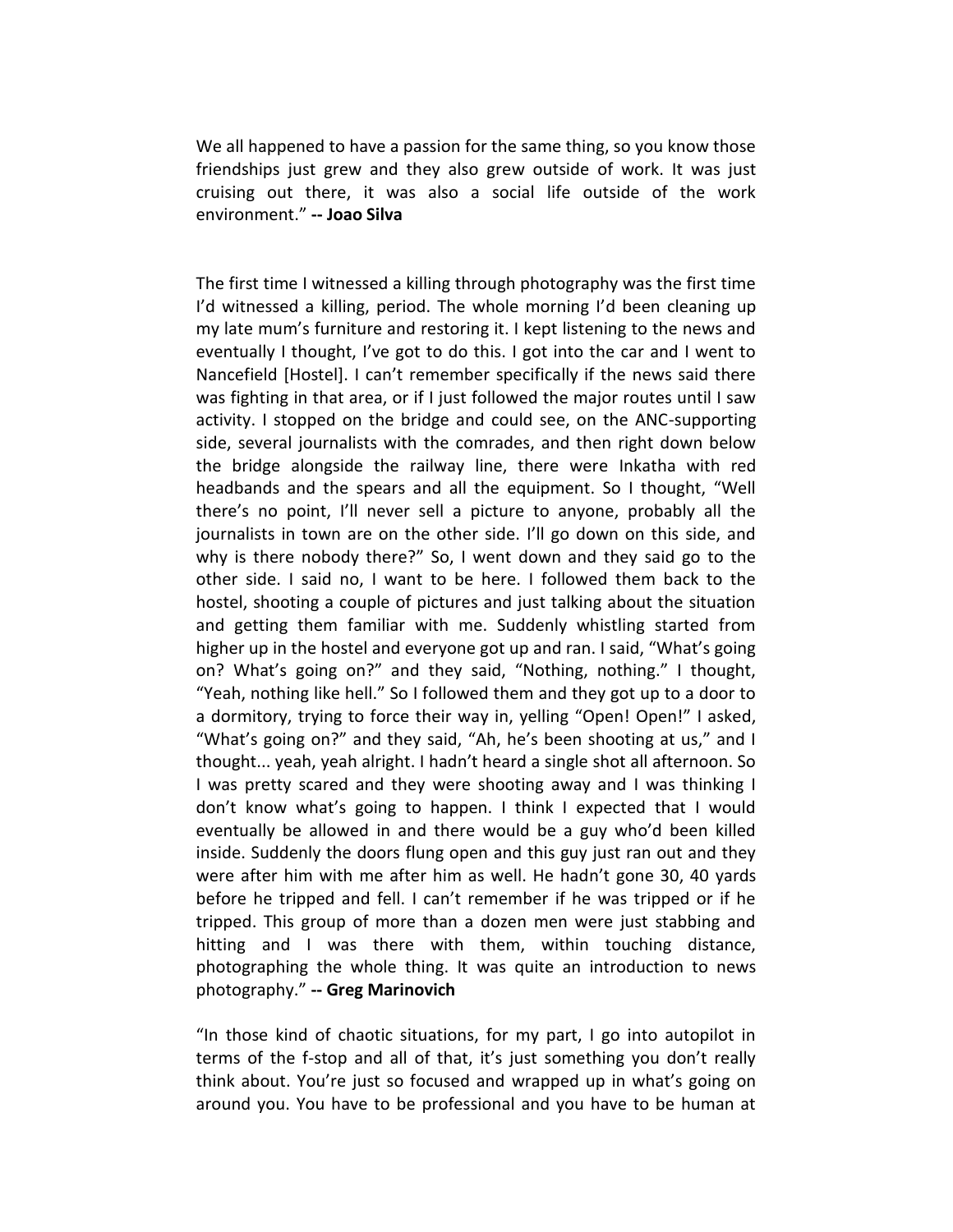the same time, you know? And sometimes it gets a little murky." -- Joao **Silva** 

"I had a 20mm, a 50mm macro lens, and one long lens at that stage. I was a bit too tight on the 50 and the really strong stuff was on the 20, and it suited that scene. I mean, the 20 is an ugly lens, truthfully speaking, but it has that feeling of being right in it because you were. Later I learned that of course the spatial organization of a wide angle lens makes things appear more real visually because you are closer. You have an entirely different experience and you photograph in an entirely different way than you would with a long lens where you're not feeling, hearing, smelling."

#### -- Greg Marinovich

"When Greg was shot and Ken killed, I took pictures of Ken dead at my feet. At the same time I carried Greg into an armored vehicle ... With Ken's death it was a little bit different because he was my friend, but at the same time, if you're out there recording the deaths of people you don't know, and that's ok, then you've got to be equally strong to do it to your own friend. But, we're journalists. That's what we're there for, you know? When we go into these hard situations, we're there to try and record that reality and show the world that reality... So it's a very complex thing. Very complex ...There's no rewind button. So what you've done, you've done. You just have to live with it. Be it shame. Be it pain. Be it whatever. You've got to live with it and learn from it. It's you, your thoughts and memories, and in a way I think that's your penance and your redemption."-- Joao Silva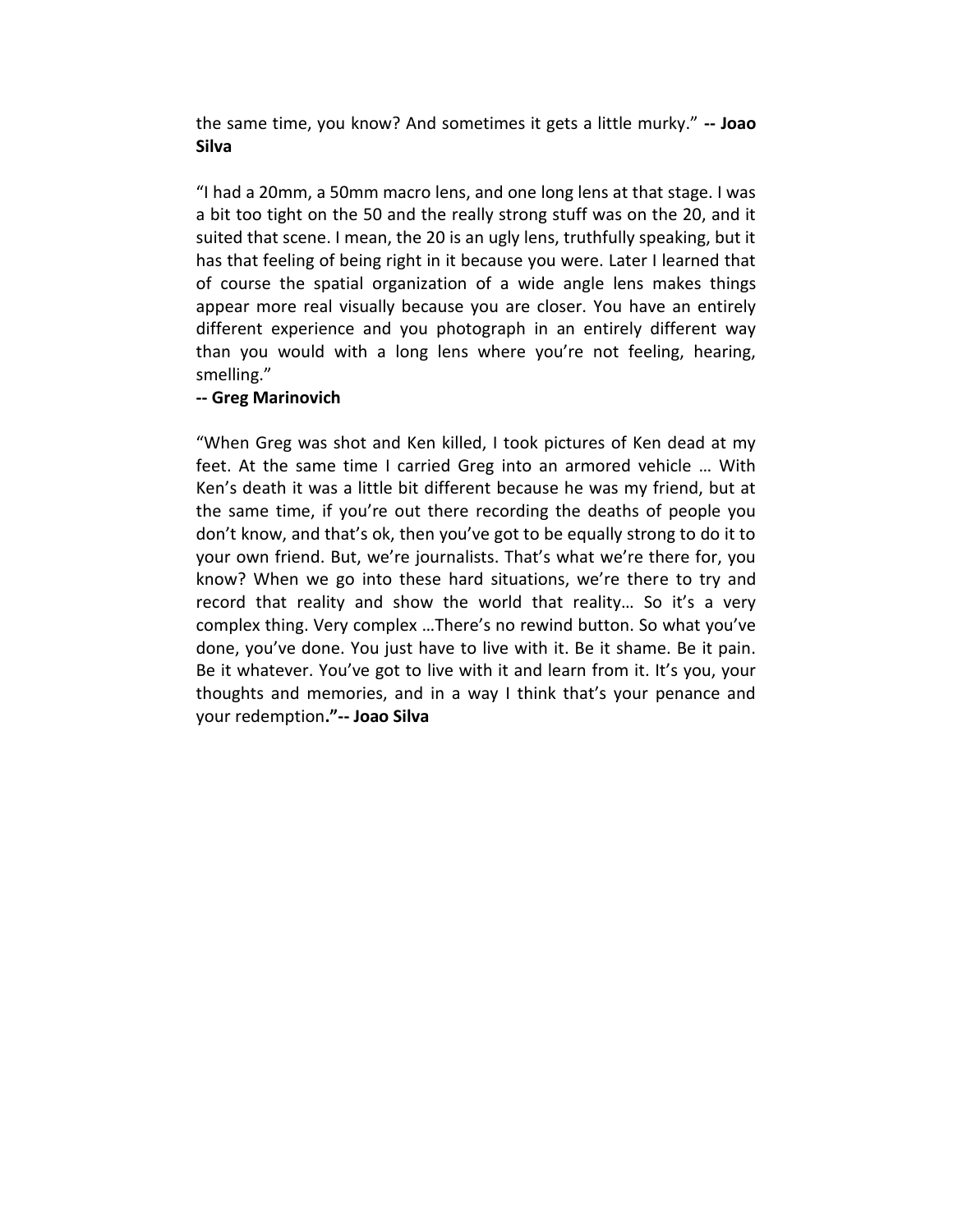#### **TELLING A TRUE STORY WITH ACTORS**

Coming from a distinctly documentary background, Silver has to reconcile the journalist instinct and the filmmaker instinct. "When you are telling the story about real people and you are trying to create a narrative film about events that actually happened, you are serving two masters. One is obliged to serve the truth. And at the same time, one needs to make a film that people are going to watch which means it needs to honour the age old rules of storytelling."

One of the keys in this process is finding the right actors to convey both the story and the truth of the story. To portray Greg Marinovich, one of the two photographers still alive, Silver wanted Ryan Phillippe. But he almost didn't get him- for the most paradoxical of reasons.

#### "I struggle with the idea of the invasion of people's personal tragedies ." --Ryan **Phillippe on playing Greg Marinovich**

When first considering this project, Phillippe confessed to having a strained relationship with the camera - particularly the still camera. "I was intrigued by the script, but I had reservations. Over the past ten years of being famous, my relationship with the camera has not been a pleasant one," he explained. "I tend to flinch or hide when confronted by one, so that was something I had to get passed. And also I struggle with the idea of the invasion of people's personal tragedies and a lot of the time what a combat photographer does has a lot to do with is getting into the face of someone who is dealing with some extreme tragedy. I wrestled with whether I wanted to make a film about that."

But the power of the story and the script held sway. He watched, The War *Photographer*, the documentary by combat photographer, James Natchwey, who shot along side of Marinovich, Silva, Oosterbroek and Carter in the early 90s, and it made a crucial difference. "There was this moment with a bereft woman who had just lost a child, and Natchwey was two feet away from her with a camera in her face. I realized that had there not been a camera in her face, no one would ever know why or how her child died." This was the breakthrough point. Phillippe said yes to the part.

"Ryan is a director's actor," professed Silver. "He has an extraordinary discipline and seriousness about the way he approaches his craft. What's interesting about Ryan is that getting the South African accent right, which is notoriously difficult, is more than just having it be phonetically accurate. He had to inhabit the culture of that accent. What was surprising is how South African he feels. In fact, you forget about his accent which is the highest praise. It doesn't feel worked at all."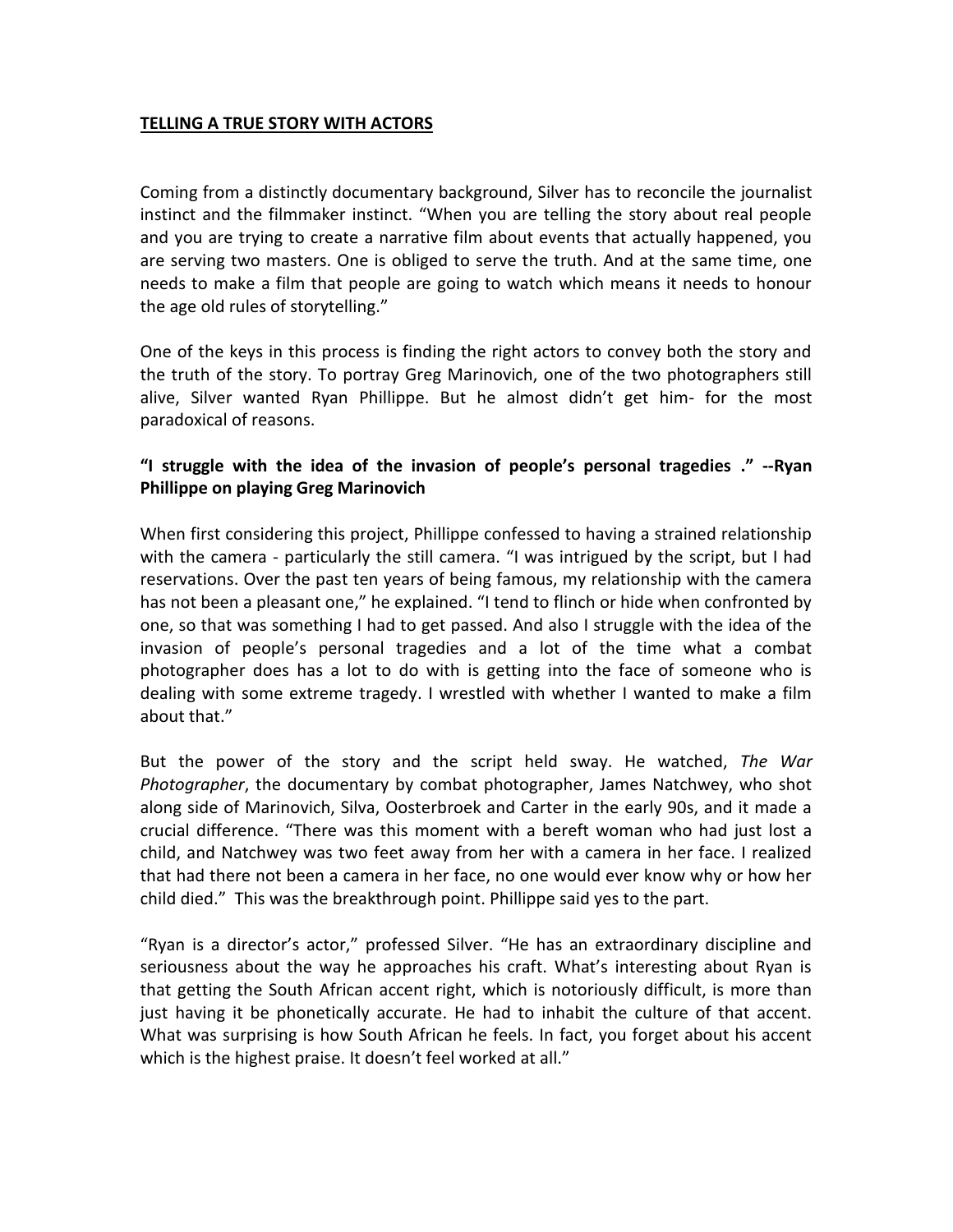#### "It's roles like this that are the reason you get into acting." -- Taylor Kitsch on playing **Kevin Carter**

Comparatively, Taylor Kitsch, who plays the doomed Kevin Carter, launched himself at the part. "I took this role to be able to bring life into someone who left such an incredible mark. It's roles like this that are the reason you get into acting, the kind of roles that you are scared to play which makes them the kind that I want to get." Knowing that everyone remembers Carter for the Pulitzer-prize winning photo, the drugs, and the suicide, Kitsch did not want to play the character for his last moments, but for all the moments which lead up to it. "I concentrated on the life he did live. Kevin was very moment-to-moment, people loved to be around him, but there was also a passion in him. He was an artist. In every scene, I took risks. I wouldn't give Steven the same take twice. Any actor will tell you that's the best of the best. It gives you the opportunity to really explore because anything goes with Kev. I've never been more challenged in my life, physically, as an actor, or as a person."

Silver readily acknowledged that Taylor Kitsch was working without a template for his character. "What's amazing about Taylor is that he has brought this character to life in spite of Kevin's drug use, his mania, his perpetual agitation. What Taylor has done is make him someone we can believe in."

Carter's decline was something Kitsch decided to show in his physicality. He dropped an alarming 30 pounds for the role, running 8-16 miles a day, six days a week. "I don't think I was this small even when I was homeless in New York," said the actor who slept in subways when he first arrived in Manhattan years ago. "And the mindset is crazy. I've never gone through this stuff."

#### "[Robin] said she became numb to the violence that she looked at, going through photos of people being burnt alive and kids getting chopped up." -- Malin Akerman on playing Robin Comley

Malin Akerman, plays Robin Comley is the newspaper photo editor, which made her the "den mother of the group. She cared for them, she had a great affection for them, and she looked after them," noted Silver. "Malin has brought all of that to the role."

"I got to meet Robin Comley, the character I play and she's an incredible woman," exclaimed Akerman. "While the boys were out there shooting what was going on, she put her foot down and said we have to put these images in the paper. The world has to know what's going on. The police came to the office so many times wanting to find the photographers because of what they were covering. She truly is a fantastic woman, so cool and laid back, such a hippie, but at the same time, she is stone cold when it comes to what she believes in. I met with her at The Times where she works now and she took me through her day-to-day work."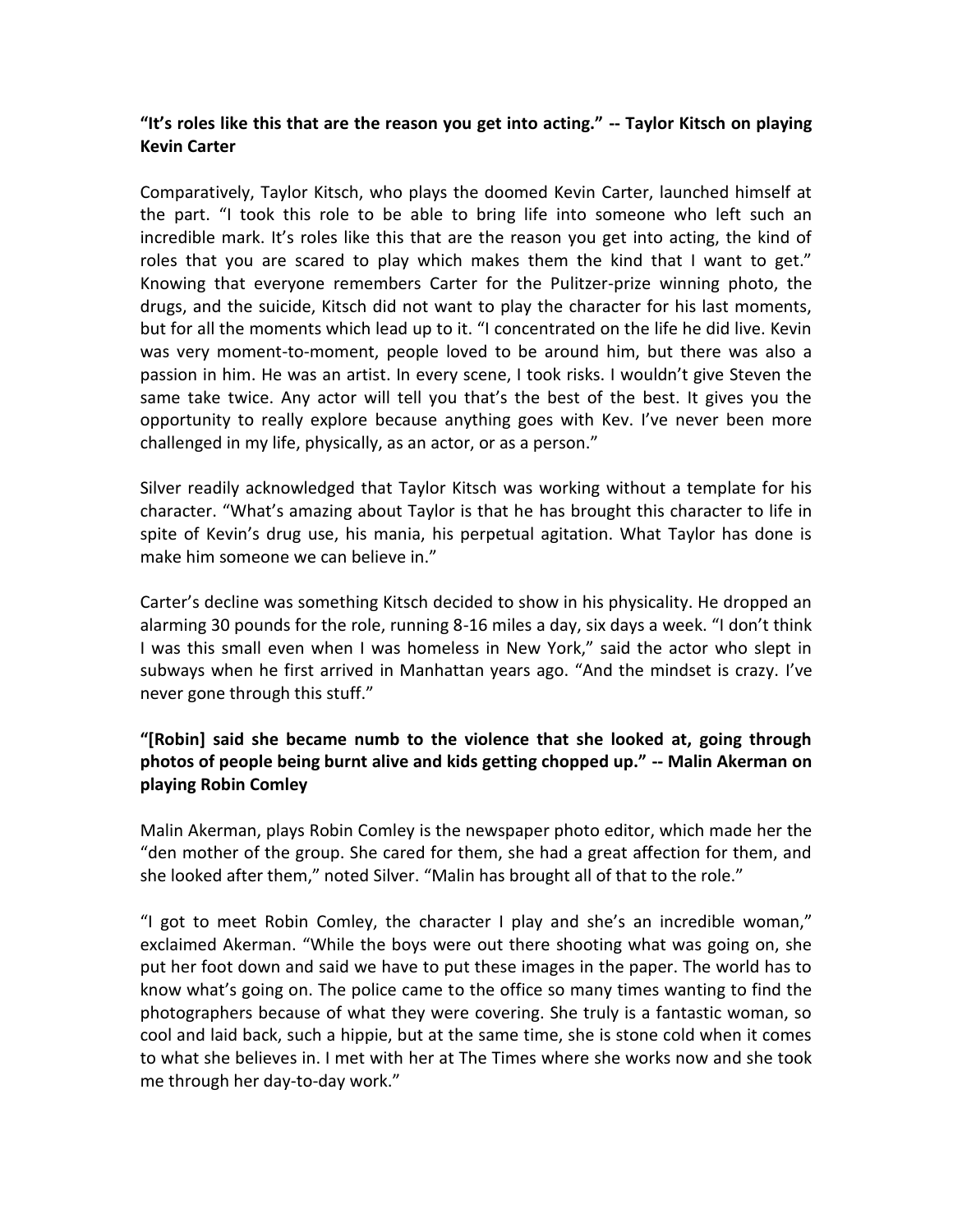These days, newspapers are all digital, but back in the 1990s, it was slower and much more labour intensive for photographers and photo editors who worked from film, with darkrooms, developing film from negatives, and pouring over contact sheets with loops on light tables. "Robin said the vibe is completely different now, not nearly as hectic. She told me that back then, she was the calm in the storm for the guys, there was so much adrenaline, so much tension. She said she became numb to the violence that she looked at, going through photos of people being burnt alive and kids getting chopped  $up.'$ 

Rounding out the cast are Frank Rautenbach and Neels Van Jaarsveld, two South African actors playing Ken Oosterbroek and Joao Silva respectively.

#### **"When I first met Robin, the real woman, she looked at me and there was a flash of recognition in her eyes and she broke down and wept. ‐‐ Frank Rautenbach on playing Ken Oosterbroek**

Khumalo Street, Thokoza, August 1990 A girl leads her sister to safety as Inkathasupporting Zulu warriors approache during the Hostel Wars. Ken Oosterbroek, nominated the South African Press Photographer of The Year, three times and won numerous World Press awards, was killed here four years later.

For Rautenbach, who grew up in a different city than Johannesburg and then moved to Europe at the age of 19, he was familiar with the photographs of Oosterbroek and his collegues through international papers. "For me this film is a real picture of what South Africa was like at that time, and it tells the story from the perspective of people living in the country whereas usually it's told from a political prisoner's point of view. And it's interesting that it's white guys capturing these images of mostly black violence in the townships and the old government's involvement in it all."

In playing this role of Ken Oosterbroek, who was nominated the South African Press Photographer of The Year, three times and won numerous World Press awards, Rautenbach's task was different than Taylor Kitsch's Kevin Carter. Oosterbroek was cut down in his prime, and the character had to be portrayed going full out to the very end. "I found out he was not an aggressive person, but rather exceptionally intense. I am trying to capture his concentration and professionalism. I had conversations with Alf Kumalo, legendary South African photographer, and he said Ken's whole demeanor was about bravery. When he'd get into it, he was so focused and almost excited about by what was about to happen, that his sole mission was to get the best photographs out there."

The true test for the actor came when he met Robin Comley for the first time ‐ the photo editor who knew Oosterbroek. "When I first met Robin, the real woman, she looked at me and there was a flash of recognition in her eyes and she broke down and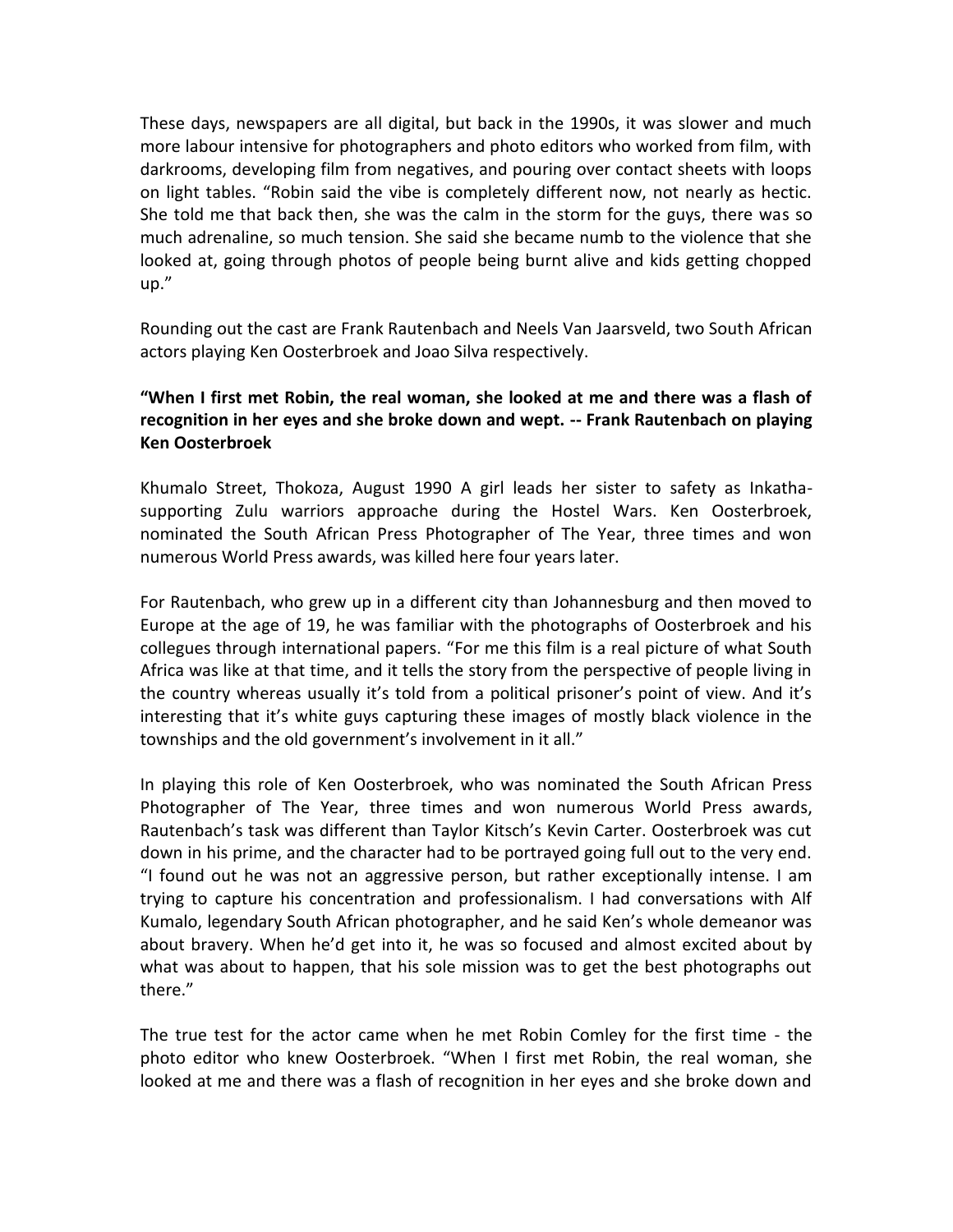wept. I felt terrible while at the same time realizing that there was enough of Ken in me to go with my convictions. That gave me the confidence to let go and be Ken."

#### **"He was so close, blood on the lens, blood on yourself, your friends being shot. And he still does it." ‐‐ Neels Van Jaarsveld on playing Joao Silva**

Neels Van Jaarsveld's copy of The Bang-Bang Club: Snapshots from a Hidden War is, by now, almost completely highlighted. "It was a very popular book when it came out, and I've read my copy several times. I was in Johannesburg when it was all happening, but I was much younger," he said "I've played real people before, but never anyone who was still alive ‐ *and* I could talk to them. Playing Joao Silva is a dream come true. I had a cold sweat before I actually met him. He's very hardcore, but he's got an amazing heart. I have a lot of respect for him and he's been helping me a lot."

To prepare for the role, Van Jaarsveld, along with his co‐stars, learned the routine of using pre‐digital cameras including how to load film, how to read a light meter and how to frame a shot and shoot. Then he and Silva went on an actual run into the Townships. "Joao would pick me up, we smoked a lot of very strong cigarettes, he showed me exactly where everything happened, then we played some pool, had some beer and this was actually how he and Ken and Greg and Kevin would do it," recalled Van Jaarsveld. "For sure, he is not your normal type of guy. He's got an interesting stance when he shoots, almost as if he is hiding behind nothing. You won't really see him in a crowd because he's got that 'crouching tiger, hidden Joao' thing happening. He knows where to place himself for a shot. It's got to be tight to be right, basically. That's the way they shot it, getting in really close. I was grouping people and he said, "No, no that's not right. You can't tell people where to stand for the picture or you might as well go to a wedding. You have to shoot it without being there. He was there, but not really. But he was so close, blood on the lens, blood on yourself, your friends being shot. And he still does it."

#### **SHOOTING ON HISTORICAL LOCATIONS**

#### **"For the people living in those communities, those memories are recent and fresh, and those wounds are open."‐ Director Steve Silver**

When South Africa's President F.W. de Klerk announced the ban on the African National Congress would be lifted in February, 1990, supporters of the ANC ‐ both black and white - came out onto the streets of Johannesburg to celebrate. Johannesburg existed side by side with Soweto (an acronym for South Western Townships) where the black and Indian population lived, barred from holding any type of job other than migrant labourers. "One of the things we wanted to achieve in the film was a certain sense that for each of these photographers, there was an alternative life available to them," said Steven Silver. "White Johannesburg is a magnificent city. It's the most botanicallycultivated city in the world. They could have just lived inside white South Africa with its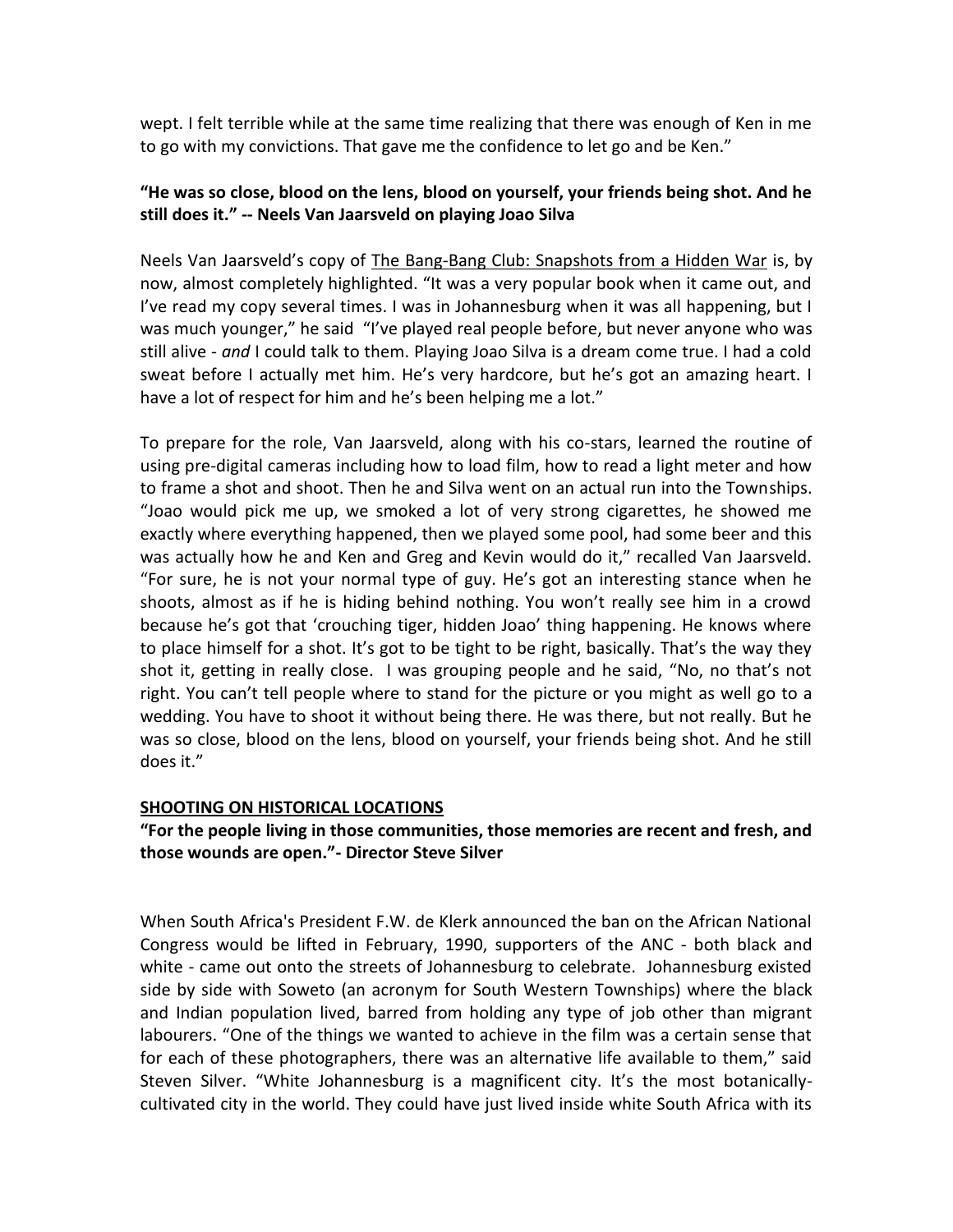tree‐lined suburban streets and glorious malls and never stepped a foot inside a township, and remained untouched by the violence which was taking place sometimes no more than 5 km away."

"The most surprising thing for me in making this film," Silver continued, "and I suppose I shouldn't have been surprised, is how this history remains very fresh inside these communities of Soweto and Thokoza. I thought enough time had passed that those wounds, if not healed, would have been sufficiently in the past that our making a film about those events would be considered historical storytelling  $-$  and it isn't. For the people living in those communities, those memories are recent and fresh, and those wounds are open."

For Silver and his producers, it was very important that the film be shot in the exact locations where the events happened. What surprised them was that when they were shooting the burning man scene where Marinovich takes his Pultizer‐prize winner series of photos, people came out onto the street with magazines with those photos. They had kept them for a decade and a half.

"This was a very brutal war," concluded Silver. "The violence was vicious, relentless and it quickly became endemic. There was no way these photographers could do what they did and remain untouched by it. The thing about violence in South Africa is that it implicated all of us in different ways. It was impossible to escape being affected by it, all the more so for people who chose to walk into the middle of it."

#### **ABOUT THE ACTORS**

**RYAN PHILLIPPE (Greg Marinovich)** As an actor, producer, and writer, Ryan Phillippe has quickly established himself as one of Hollywood's most versatile young talents. As an actor, Phillippe starred in many diverse roles beginning with his first film, Disney's *White Squall*, enabling him to work with acclaimed director Ridley Scott. In his early films, Phillippe was able to work with exceptional actors and directors, those roles included; *Little Boy Blue* with Natassia Kinski, Greg Araki's *Nowhere* (the third film in Araki's controversial trilogies), Homegrown with Billy Bob Thornton and *Playing By Heart* with the ensemble cast of Sean Connery, Angelina Jolie and Gena Rowlands. Starring roles soon followed in the Columbia box office smash *I Know What You Did Last Summer*, *Cruel Intentions* co‐starring Reese Witherspoon and Sarah Michelle Gellar and Miramax's 54 with Mike Meyers.

Phillippe co-starred in Robert Altman's Oscar nominated film Gosford Park Igby Goes *Down* with Susan Sarandon and Kiren Culkin; *Anti‐Trust* for MGM co‐starring Tim Robbins; Paramount Classic's Company Man with Sigourney Weaver; Artisan's Way of *the Gun* and Miramax's The *I Inside*.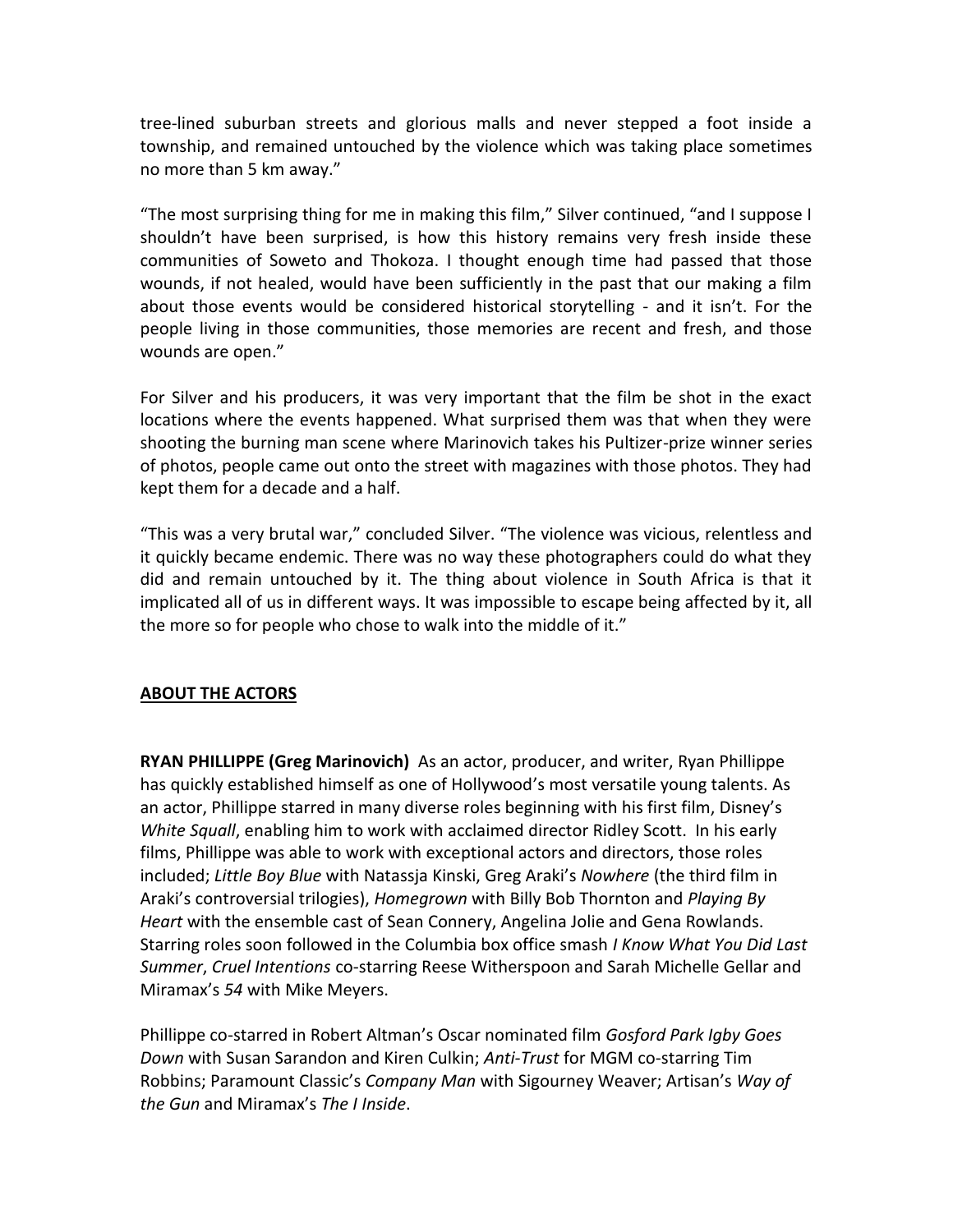Phillippe was most recently seen in Paramount's war-drama, *Stop Loss*, alongside Joseph Gordon‐Levitt and Channing Tatum. Additionally, Phillippe recently completed filming *Franklyn*, opposite Eva Green. This neo‐noir film is a split narrative set simultaneously in contemporary London and in a future metropolis ruled by religious fervor. It is the story of four lost souls divided by two parallel worlds.

Phillippe most recent successes include Clint Eastwood's Flags of Our Fathers for Dreamworks and Warner Bros and Universal's Breach starring opposite Chris Cooper. The film, based on real life events, follows an aspiring FBI Agent who is hand picked to work for a renowned operative in the classified intelligence division, where the trainee discovers that his mentor might be the nation's most dangerous security risk.

Phillippe can also be seen in Lions Gate's Academy Award winning film Crash for director Paul Haggis about a group of strangers who are brought together by a car accident. Phillippe will next be seen in the two independent features; *Five Fingers* co‐starring Laurence Fishburne and *Chaos*, about two cops in pursuit of an accomplished bank robber.

Phillippe has also formed the production company "Lucid Films", with his partner, David Siegal, which is housed by Intermedia Films. Lucid Films produces projects for all mediums. The company's first production is White Boy Shuffle.

Phillippe makes his home in Los Angeles with his two children.

**TAYLOR KITSCH (Kevin Carter)** Taylor Kitsch's career trajectory began in 2002 when he moved to New York to study with renowned acting coach Sheila Grey. He landed his first major feature film the following year and has worked consistently in film and television ever since.

Currently filming as Disney's newest action star, Kitsch takes on the role of Civil War vet John Carter in the 2012 live‐action film, *John Carter of Mars*. Along side *X Men: Wolverine* co‐star Lynn Collins and Willem Dafoe, with Academy Award winning director for *WALL‐E*, Andrew Stanton, Carter is transplanted to Mars to discover a diverse planet.

Perhaps best known for his part in NBC's critically acclaimed television series "Friday Night Lights," Kitsch brings poignancy and vulnerability to the role of Tim Riggins, a Texas high school fallback struggling to find his identity and wresting his demons by way of the bottle.

During the show's summer hiatus, Taylor filmed the feature, Gospel Hill, alongside Julia Stiles, Danny Glover, Angela Bassett and Samuel L. Jackson. Directed by Giancarlo Esposito, the film focuses on the bigoted former sheriff of a southern town and a one-time civil rights worker whose intersecting lives are still haunted by events that took place decades before.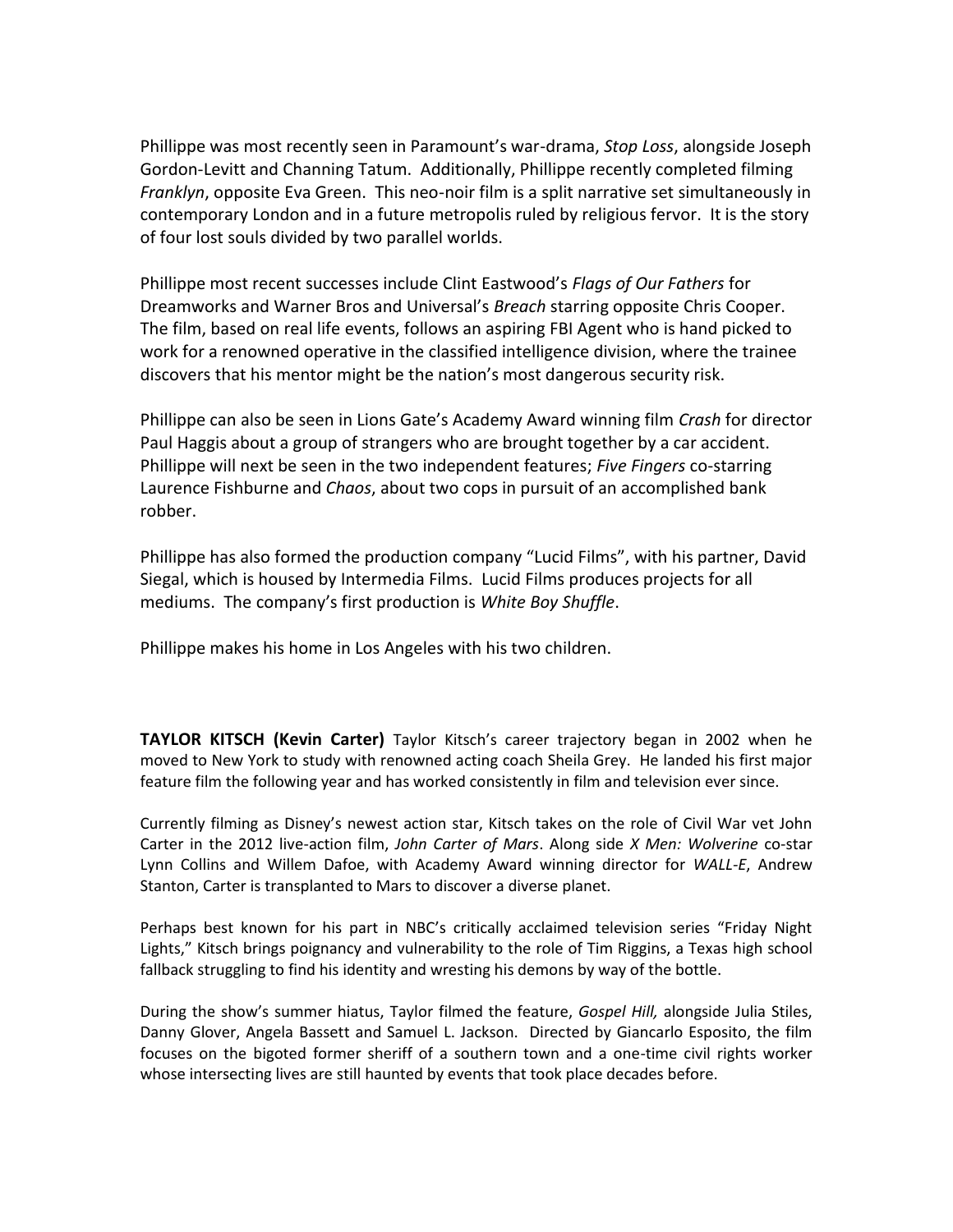Other feature film credits include; Renny Harlin's horror flick The Covenant, Richard Ellis' cult classic Snakes On A Plane, Betty Thomas' comedy John Tucker Must Die and Gavin Hood's 2009 sci‐fi action adventure, *X Men Origins: Wolverine*, starring as Gambit alongside Hugh Jackman and John Carter of Mars co‐star Lynn Collins.

**MALIN AKERMAN (Robin Comley)** is quickly becoming one of the busiest young actresses in Hollywood today. With both impeccable comedic timing and the ability to take on dramatic roles, Malin has starred in a wide variety of films. She was recently seen in two titles at the 2010 Sundance Film Festival: audience-favorite *HappyThankYouMorePlease* directed by Josh Radnor and *The Romantics*, co‐starring Katie Holmes, Anna Paquin, Josh Duhamel, Elijah Wood, and Adam Brody. She also starred this fall in the Peter Billingsley‐directed comedy *Couples Retreat* with Vince Vaughn, Kristen Bell, Jason Bateman and Jon Favreau.

In March 2009, she co-starred as Laurie/Silk Spectre in Zack Snyder's Watchmen, which opened at number one with more than \$50 million. Last year, she starred in the hit romantic comedy *27 Dresses*, with Katherine Heigl, James Marsden and Edward Burns, under the direction of Anne Fletcher. Akerman recently reunited with Fletcher to costar with Sandra Bullock and Ryan Reynolds in the romantic comedy *The Proposal*, which also opened at number one and has grossed more than \$100 million to date.

In 2007, Akerman could be seen alongside Ben Stiller in the romantic comedy *The Heartbreak Kid*, directed by the Farrelly brothers. Her other film credits include the independent releases *Harold and Kumar Go to White Castle* and *The Brothers Solomon*.

Born in Stockholm, Sweden, Akerman moved to Toronto with her family at the age of two and spent her youth in both Canada and Sweden. At age five, she began modeling and acting in television commercials. When she was 17, she won the "Ford Supermodel of Canada" search and began to spend her summers modeling in Europe. While enjoying success as a model, Akerman ultimately decided to attend college and to focus on her acting.

Soon after, she moved to Los Angeles and began landing roles in independent films, as well as guest roles on television series. Her breakthrough came in 2005 on the HBO series "The Comeback," starring Lisa Kudrow. Akerman gained attention of both critics and audiences for her work in the series regular role of Juno Millken on the show. In addition, she had a memorable recurring role on the third season of the hit HBO series "Entourage."

**FRANK RAUTENBACH (Ken Oosterbroek)** was born in East London, South Africa and began his acting career with the television series "Sewende Iaan" playing the character Tiaan Terreblanche. In 2006 he moved into film with the lead role in the award‐winning South African feature, *Faith Like Potatoes*, directed by Regardt van den Bergh, followed by his portrayal of the disgraced cricket captain, Hansie Cronje, in *Hansie*, by the same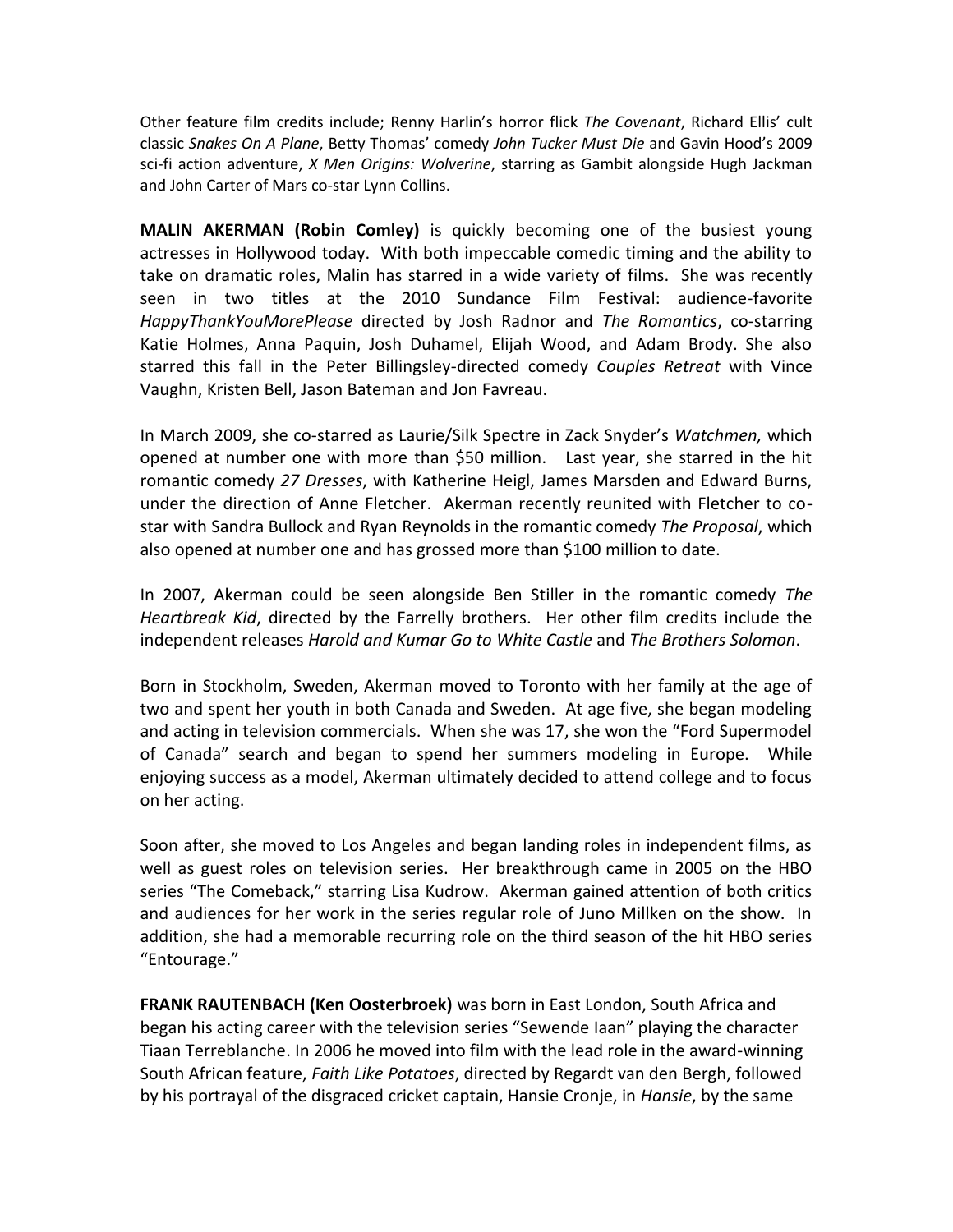director, and he is currently filming *Taste of Rain*, written and directed by Richard Pakleppaand shot on location in Namibia.

**NEELS VAN JAARSVELD (Joao Silva)** is 30 years old and studied at the University of Stellenbosch in South Africa. He is a multi award winning actor and has been seen in various television productions which include Binnelanders, Known Gods, Hard Copy, Egoli and Yizo Yizo 3. He has also over 40 stage productions under his belt and movies including "Goodbye Bafana"

#### **ABOUT THE FILMMAKERS**

**STEVEN SILVER (Writer, Director, Executive Producer)** began his career in the South African film industry, before writing and co‐producing *Gerrie & Louise*, an International Emmy award‐winning, feature‐length documentary. Steven went on to direct numerous documentaries. His greatest success came from *The Last Just Man*, a feature length documentary which won over 18 international awards. Steven also directed *The Diameter of a Bomb*, a feature lengths documentary which was released theatrically by Think Film and *The Dark Years* an animated documentary which won the Animation competition at the Ottawa Animation Film Festival.

Steven has also produced scripted and non‐scripted television series, television films and was the executive producer on Roger Spottiswood's Shake Hands with the Devil.

**KWEKU MANDELA AMUAH (Executive Producer)** was previously an executive director at Mannequin Pictures, Kweku joined Out of Africa as a partner in 2000. In addition to overseeing incoming projects, he heads up development and new ventures.

**LANCE SAMUELS (Producer)** first entered the industry in 1991. He quickly advanced through the ranks to become South Africa's most experienced and sought after Assistant Director, working on all major productions shot in South Africa. In line with his commitment to the advancement of the local industry, Lance joined New Africa Media Films (NAM Films) in 2000 to head up development and facilitation. During this time, NAM Films produced the horror film *Slash* which was sold to Universal Pictures and First Look Media. In 2004, Lance founded Out of Africa Entertainment in order to better service both local and international productions. Out of Africa's production credits include multiple acclaimed drama series (including *Wild at Heart, The Devil's Whore*, "Generation Kill" and "The Prisoner"). Lance is proud to head up a dynamic team that reflects a new generation of internationally recognized South African filmmakers.

**LASLO BARNA (Executive Producer) is President of E1 Television, Canada's leading** independent television production company. Prior to this, Laszlo was President/CEO of Toronto‐based Barna‐Alper Productions which in July 2008 was acquired by E1 Entertainment. This acquisition was due in large part to the company's successes as well as Laszlo's leadership and expertise.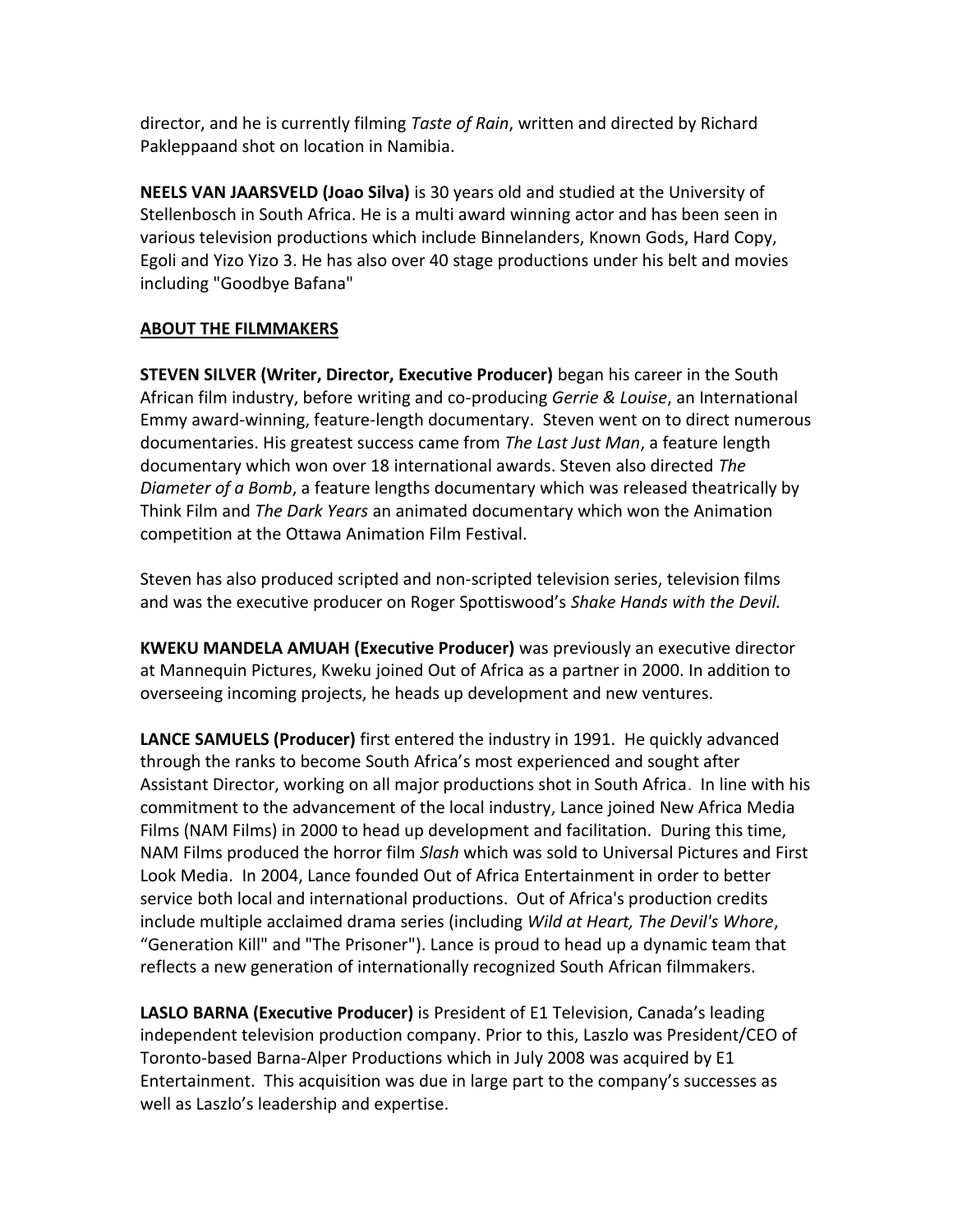Renowned for his prodigious energy, humour and commitment to excellence, Laszlo Barna's long list of credits and awards attest to his abilities as a businessperson and storyteller.

Mr. Barna's executive producer credits include television series such as the highlyanticipated series *The Bridge* produced for CBS and CTV; *Copper* for ABC and Canwest; the five‐time Gemini winner for Best Dramatic Series *DaVinci's Inquest* (78 episodes)*;* the Gemini winner *Blue Murder* (52 episodes)*;* the comedy series *G Spot*; the comedic drama *'Da Kink in My Hair* (23 episodes); the CBC/Showcase spin‐off series *DaVinci's City Hall,* as well as the critically acclaimed *October 1970.*

Laszlo's success extends to television movies with recent projects for CBC and CTV such as the recently produced mini‐series *Keep Your Head Up Kid: The Don Cherry Story*; the musical, *Céline Dion,* the acclaimed, *Shania: A Life In Eight Albums Open Heart*, the mini‐ series, *Whiskey Echo*, and *Choice: The Henry Morgentaler Story*. These productions follow in the footsteps of past high‐quality, high‐impact movies: *Betrayed*, *Scorn, Milgaard*, *At the End of the Day: The Sue Rodriguez Story,* and *Diana Kilmury: Teamster*.

Laszlo continues to be the executive producer of many successful documentary films and programs, all of which have garnered many Canadian and international awards. Long‐running series such as: *Turning Points of History* (107 episodes), *Frontiers of Construction* (65‐ episodes) and *Human Wildlife* (Discovery). New documentary series such as *Who Do You Think You Are* a genealogy series for the CBC in which 13 well known Canadians set out to discover their family roots. Finally, award-winning one-off documentary films including: *Offspring* and *The Last Just Man*.

Marking Barna-Alper's debut to the big screen is the internationally acclaimed feature documentary *The Take*. The dramatic feature film *Shake Hands with the Devil*, based on General Roméo Dallaire's book, premiered at TIFF and was released in theatres nationwide.

Laszlo Barna has an abiding commitment to the Canadian production industry. He is the former Chairman of the *Canadian Film and Television Producers Association*. He is a former board member of the *Banff Television Festival* and the *Canadian Television Fund* and currently sits on boards for the *Documentary Channel* and *Film Ontario*.

**NEIL TABATZNIK (Executive Producer)** is a long‐time supporter of film, television and the arts and co‐founded Blue Ice Productions, an independent production company, with his business partner Steven Silver, in 2005. In 2006 Neil became a partner and board member of Barna‐Alper productions. There Neil went on to Executive Produce *Shake Hands with the Devil* and *The Bang Bang Club*.

Neil was Chairman of Arrow Pharmaceuticals (Canada) Inc. and Director of Cobalt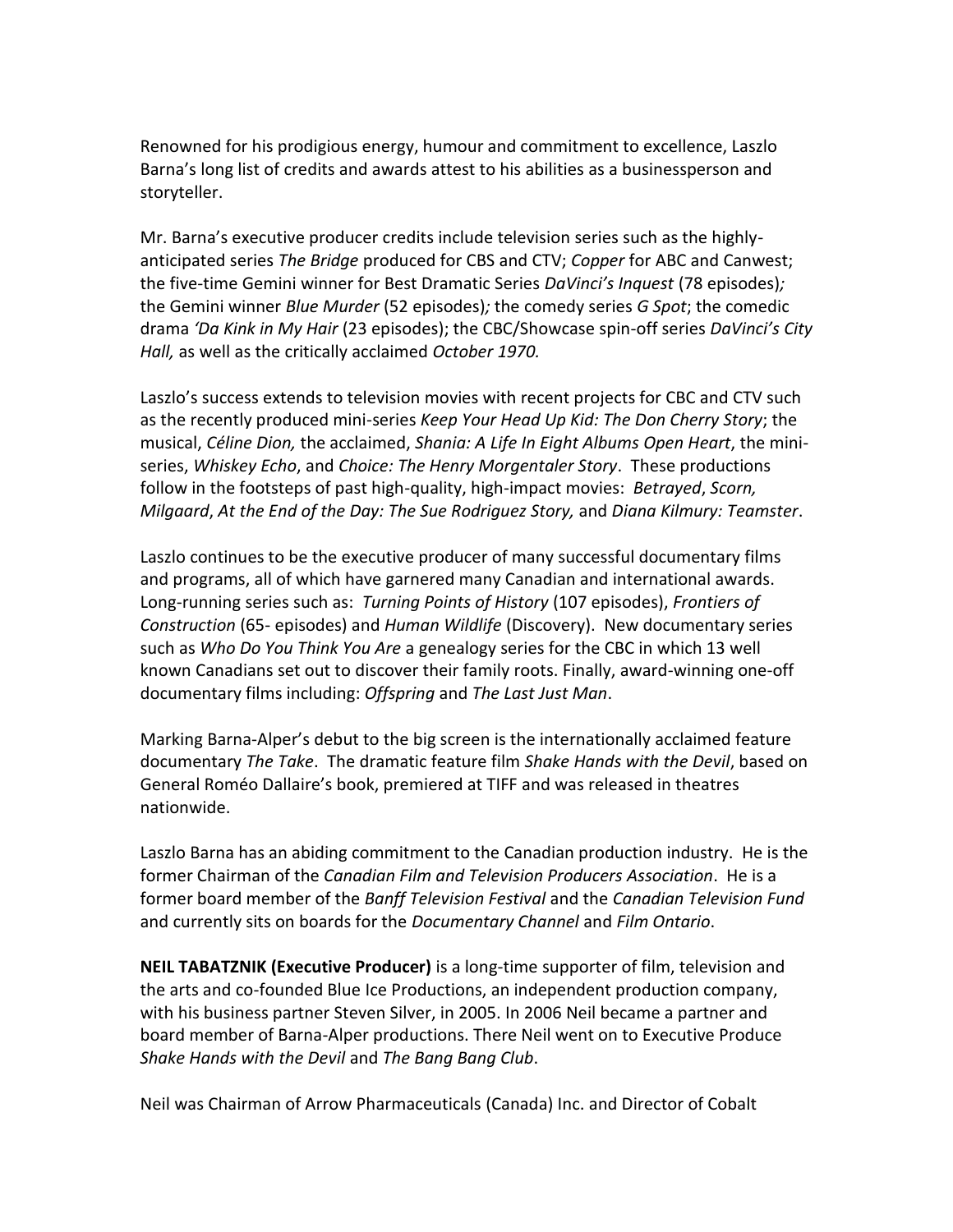Laboratories (US) Inc., Immunotech Inc. and Robin Hood Holding LTD. The Arrow Group was Canada's fastest growing pharmaceutical company until it was sold to Watson Pharmaceuticals in 2009. Before founding Arrow in 2000, Neil was Chairman of Genpharm Inc. during the '90's, during which period it too was the fastest growing pharmaceutical company in Canada.

Last year joined the board of Toronto International Documentary Film Festival and the Canadian Film Center.

**PATRICE THEROUX (Executive Producer)** is President of Filmed Entertainment at E1 Entertainment, a leading independent entertainment content enterprise that acquires and exploits world-class film, television and music properties around the globe. With a strong market position in Canada, the United States, the United Kingdom and Ireland, Belgium, Holland, Australia and New Zealand, E1 is well positioned to acquire films, television and kids programs in all territories and platforms and has established itself as one of the fastest growing entities in the industry.

Theroux entered the entertainment distribution business in 1987, joining Lionsgate predecessor Cinema International Canada. One year later, he joined Alliance where he was instrumental in establishing Alliance Motion Picture Distribution (later Alliance Films) as one of the world's leading distribution companies. Over his 18 years with Alliance, he helped position the company as a diverse producer and distributor of quality film and television programs. During his tenure, the small independent Canadian distributor grew into one of the largest independent and international film distribution firms. In 2003, Alliance Films became MPD when it became a publicly-traded company. When Theroux departed MPD in 2006, he had risen to the position of CEO and President, and, under his leadership, grew the company's annual revenues to \$450,000,000.

In August 2007, Theroux joined E1 Entertainment which had acquired UK-based home entertainment distributor Contender Entertainment Group (now E1 UK.) Theroux took over the helm of E1's Filmed Entertainment division. On the heels of the Contender deal, E1 orchestrated a wave of acquisitions including Belgium/Holland's leading distributor RCV (E1 Benelux), and Montreal-based Seville Pictures (E1 Canada), a leading Canadian theatrical and DVD distributor that handles approximately 40 releases annually both domestically and internationally.

Theroux also directed the acquisition of two TV producers, Blueprint Entertainment and Barna-Alper Productions, as well as TV distributor Oasis International (now E1 Television) and, on the film side, acquired Maximum Films, the film distributor established by Robert Lantos. Apart from acquiring these companies' extensive libraries, Theroux brokered a significant output agreement with Summit Entertainment, whose past titles include box office phenomenon Twilight, based on the novel by Stephenie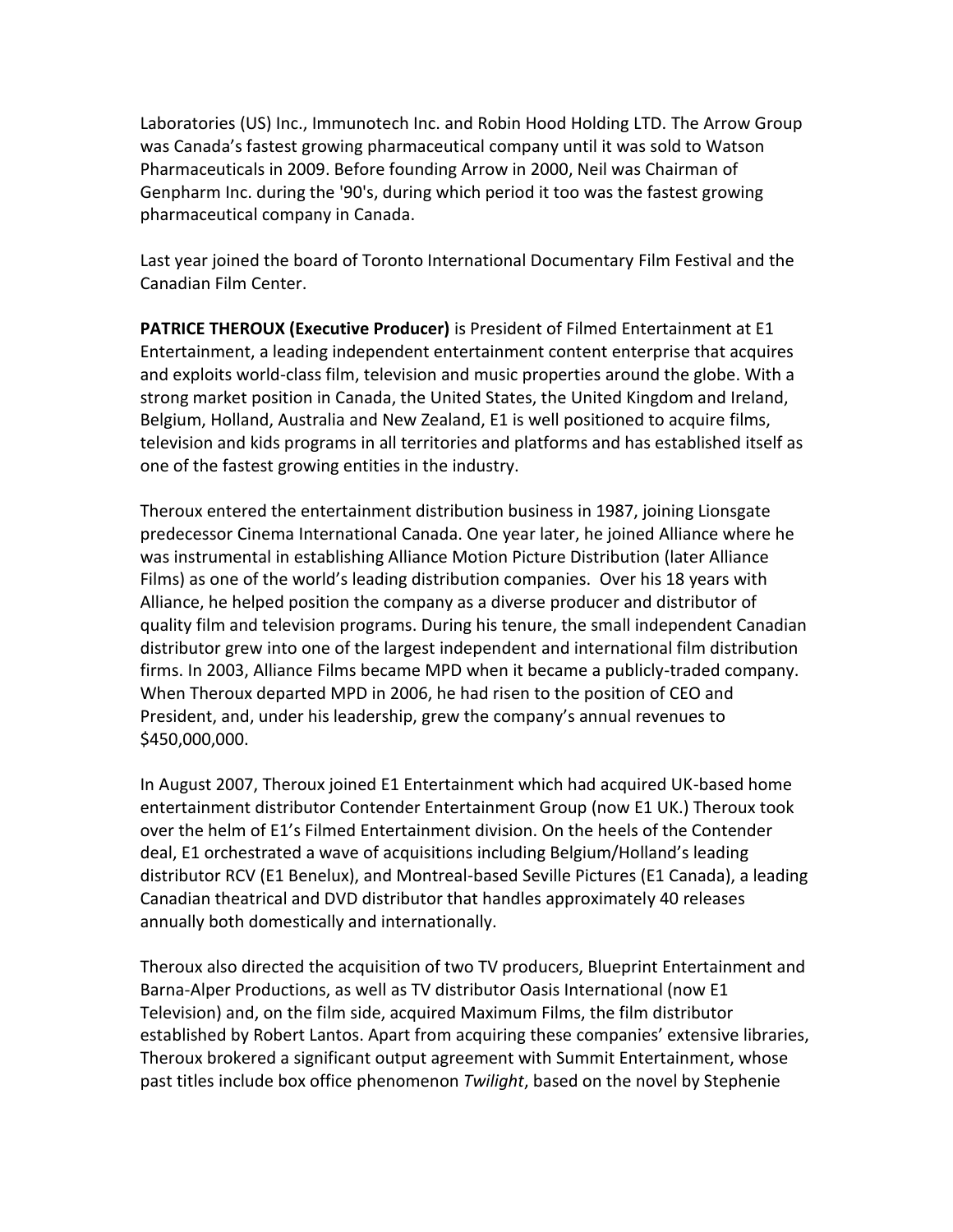Meyer and featuring rising stars Robert Pattinson and Kristen Stewart as well as Twilight's highly-anticipated sequel New Moon, and Knowing starring Nicholas Cage.

Theroux has also executive produced more than 15 films including, Terry Gilliam's feature The Imagingrium of Doctor Parnassus featuring an all-star cast including Johnny Depp, Colin Farrell, Jude Law, Christopher Plummer and Heath Ledger in his final role; Richard Attenborough's Closing The Ring starring Academy Award® winner Shirley MacLaine and Tony® winner Christopher Plummer, and Francois Girard's Silk featuring Oscar<sup>®</sup> nominated actress Keira Knightley.

In his role as President, Filmed Entertainment, Theroux oversees all of E1's film distribution and television activities. Along with continuing to establish E1 Entertainment's expansionist presence in Canada and worldwide, he presently serves as Chairman of CAFDE, the Canadian Association of Film Distributors & Exporters.

DANIEL IRON (Producer) After graduating from Osgoode Hall Law School in 1987, Daniel Iron was legal counsel at Telefilm Canada for five years. He joined and eventually became a partner at Rhombus Media where he produced the acclaimed feature film, Long Day's Journey Into Night, directed by David Wellington, as well as co-producing the Oscar-winning The Red Violin from Francois Girard, and producing the award-winning Last Night, directed by Don McKellar as well as McKellar's Childstar. Iron also executive produced Guy Maddin's Saddest Music in the World, Jennifer Baichwal's acclaimed documentary, Let It Come Down: The Life of Paul Bowles and Peter Wellington's Luck. At Rhombus, Iron was also producer on numerous television production, including The Four Seasons and Don Giovanni Unmasked, two performing arts films, the Gemini-nominated series Foreign Objects, written and directed by Ken Finkleman, Stormy Weather: The Music of Harold Arlen, a performance/documentary directed by Larry Weinstein, Elizabeth Rex, a television film based on Timothy Findley's play, the acclaimed Slings and Arrows, a six part comedic television series, and Beethoven's Hair, a documentary directed by Larry Weinstein.

In January 2004, Daniel left Rhombus to create his own production company, Foundry Films Inc. Foundry has produced Northern Town, a CBC series set and shot in the Yukon, It's Me Gerald, a six half-hour series for Showcase and in 2005 Last Exit, a TV movie with CTV directed by John Fawcett). In 2006 he produced Manufactured Landscapes the theatrical documentary on acclaimed photographer, Edward Burtynsky, directed by Jennifer Baichwal which won best Canadian film at Toronto International Film Festival, the Toronto Film Critics Association Awards for Best Canadian Film and Best Documentary of 2006 as well a Genie for Best Documentary. The team has also now completed a third documentary, entitled Act of God, which is in current theatrical release. Daniel also produced Sarah Polley's debut feature Away From Her staring Julie Christie and Olympia Dukakis, which was released in the US by Lionsgate in May, 2007 and garnered six Gemini awards and two Academy Award Nominations. Daniel acted as executive producer of Fido, a large budget feature by Anagram Pictures in Vancouver.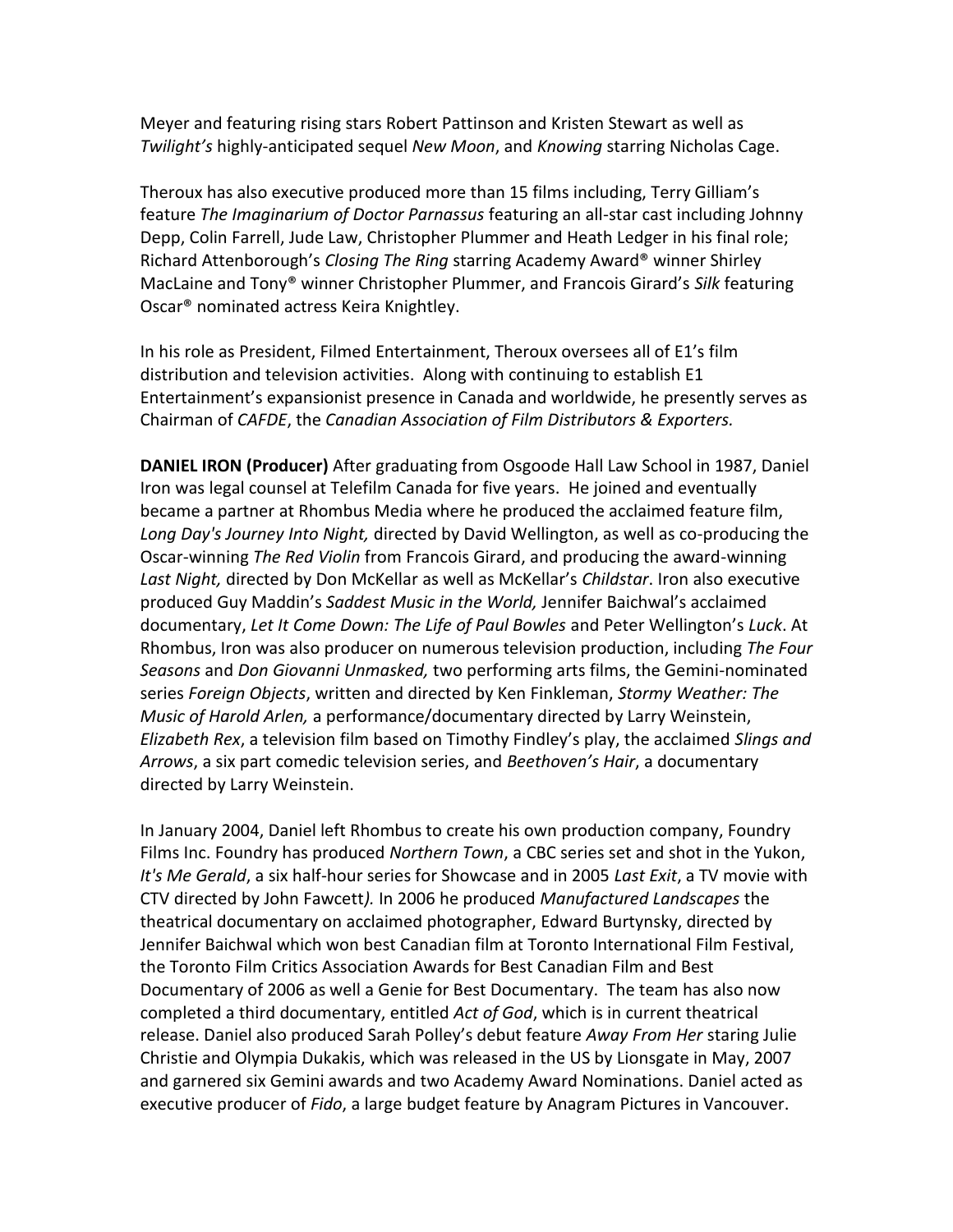Daniel's most recently completed production is Cairo Time, written and directed by Ruba Nadda and starring Patricia Clarkson and Alexander Siddig. Daniel was the Executive Producer on Michael Dowse's television miniseries, The Foundation and he also has just wrapped production on Act of Dishonour, shot on location in Tajikistan. As well, Iron is developing numerous other feature and television productions.

ADAM FRIEDLANDER (Producer) Started in the film industry in 1994 and has worked on over 40 feature films and television series. Adam joined Out of Africa in 2004 as a Line Producer and now heads up production for Out of Africa. Adam produced a variety of TV series for Paramount, ITV and Channel 4 and recently produced the feature film "The Bang Bang Club" featuring an A list cast due for release at the 2010 TIFF Festival"

**MIROSLAW BASZAK (Director of Cinematography)** While studying theatre at the University of Lodz in Poland, Miroslaw worked as actor in experimental theatre, before subsequently moving to Canada. While studying Cinematography, Miroslaw shot several short films, twice winning the prestigious Norman Jewison Filmmaker Award.

Since graduating, Miroslaw has developed a stunning body of work encompassing commercials, music videos, feature film and television over the years, garnering him many accolades including Bessie Awards, Canadian Music Video Awards, and Canadian Society of Cinematography Awards. Among his notable credits are the hit feature The Trailer Park Boys: The Big Dirty with director Michael Clattenburg, the Universal film Land of the Dead with director George Romero, and the Genie Award nominated Shake Hands with the Devil, which he shot in Rwanda with Director Roger Spottiswoode which made its acclaimed debut at the 2007 Toronto International Film Festival. Following that, he shot Bruce McDonald's indie feature Pontypool, which premiered at TIFF 2008 and the much anticipated Foundry Films feature, The Bang Bang Club, starring Ryan Phillippe. Most recently Miro shot the new medical drama Bloodletting for TMN and the Hallmark movie The Lois Wilson Story.

**EMELIA WEAVIND (Production Designer)** studied Fine Arts, and have worked in the film industry for over 25 years, working on over 60 productions. She worked her way up from Set Decoration, to Art Direction and Production Design, on both South African and international feature films and ty dramas, mostly concentrating on international productions. Due to the unique structure of the South African film industry, she still works as Set Decorator, Art Director and Production designer, depending on the nature of the production. Her set decorating credits include productions such as Sarafina, directed by Darrell Roodt, starring Whoopi Goldberg, Cry the Beloved Country, directed by Darrell Roodt, starring James Earl Jones, and the late Richard Harris, Racing Stripes, directed by Frederik Du Chau, starring Bruce Greenwood and Hayden Panetiera, 10,000 BC, directed by Roland Emmerich, "Generation Kill", directed by Susanna White and Simon Cellan Jones, and "The Prisoner", directed by Nick Hurran, starring Ian Mckellen, and Lennie James.